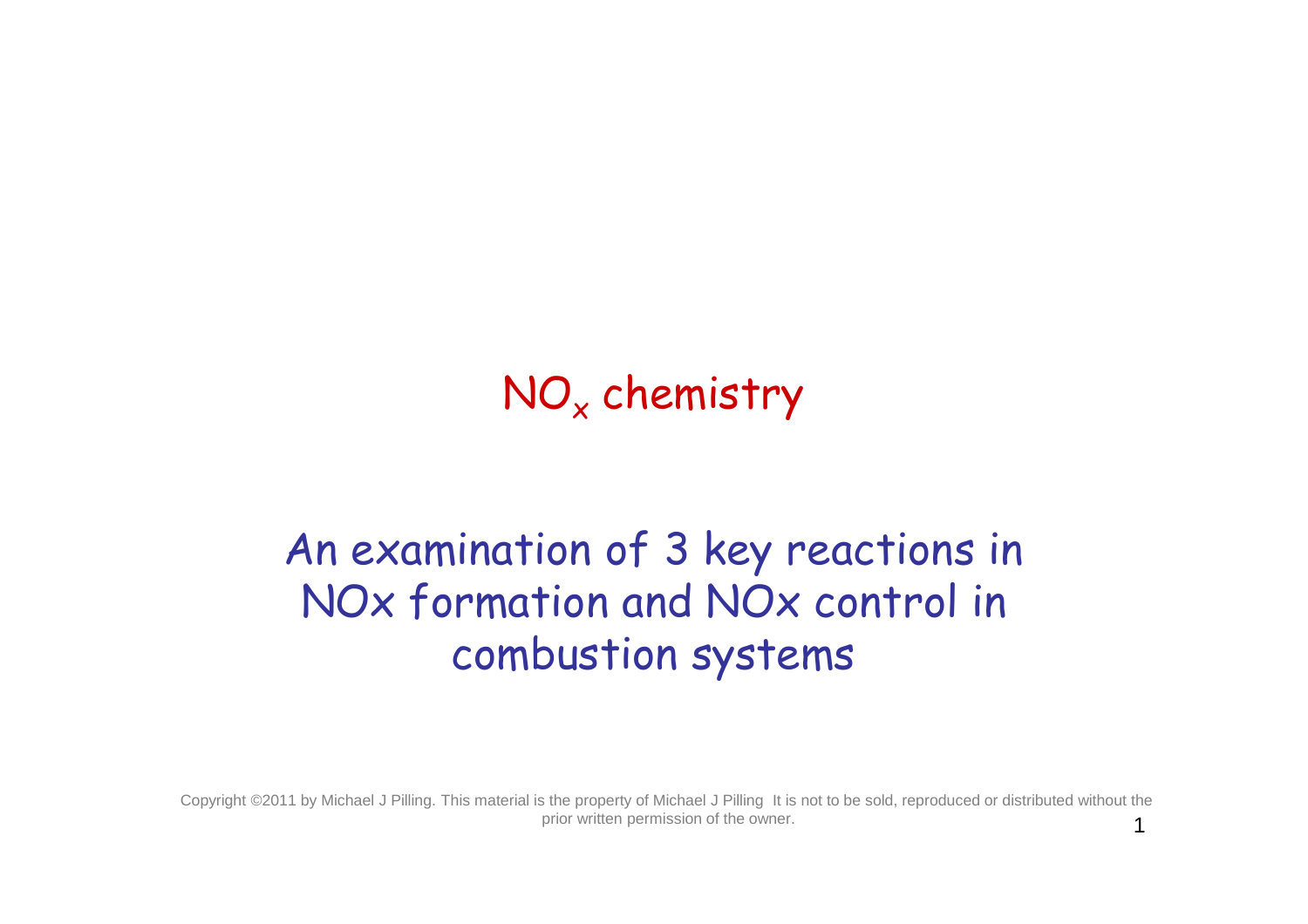# Synopsis

- 1. Prompt and thermal formation of  $NO_{x}$  (=  $NO +$  $NO<sub>2</sub>$ ) in combustion.
- 2. Examination of the kinetics of:
	- $CH + N<sub>2</sub>$  which is involved in prompt NOx formation
	- $NH_2 + NO$ , involved in selective non-catalytic reduction
	- HCCO + NO, involved in the reburn method for NOx reduction,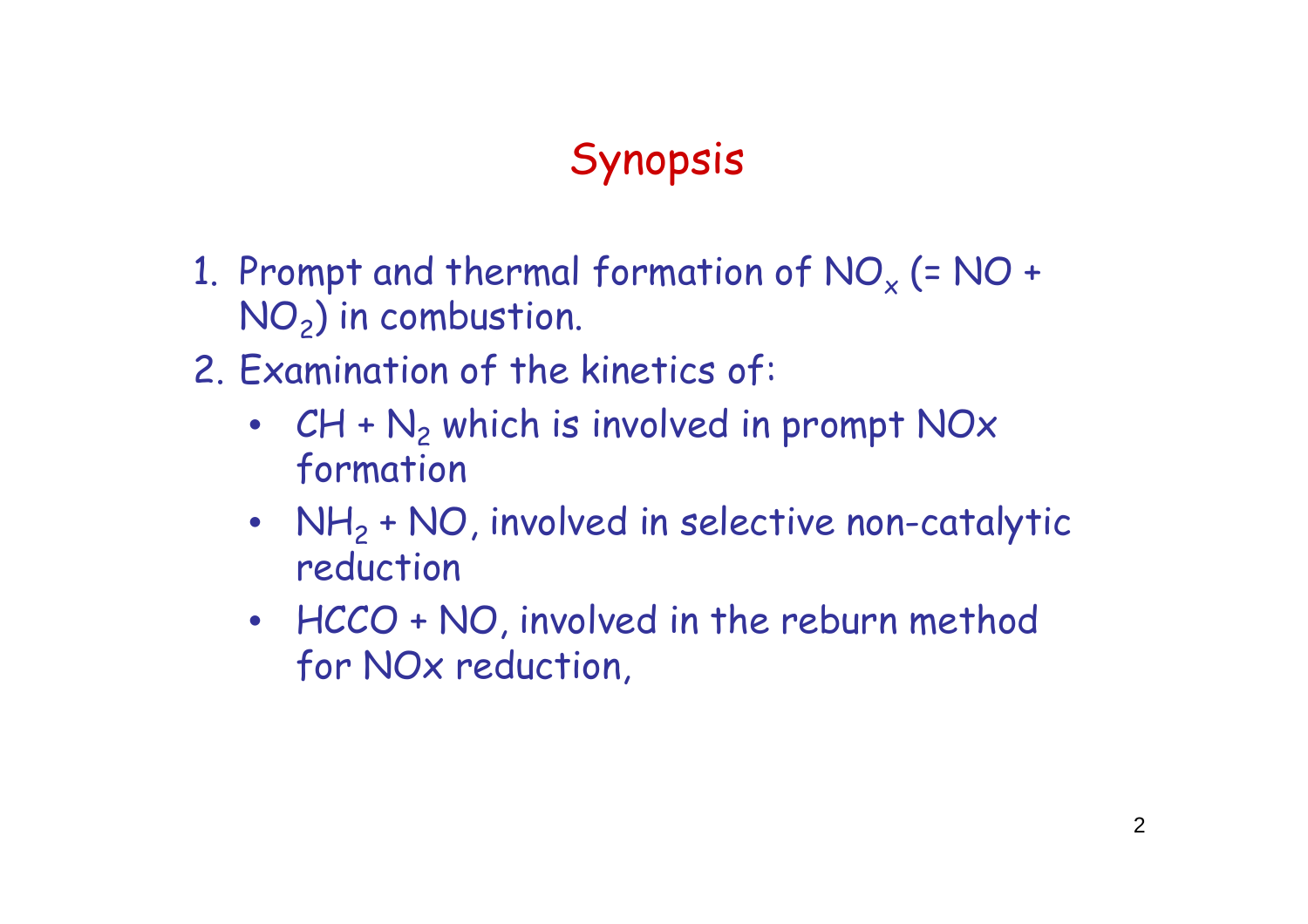## Mechanisms of  $NO<sub>x</sub>$  formation

• **Prompt** Fenimore (13<sup>th</sup> Int Symp Comb, 1970) observed NO formation in the primary reaction zone in a flame. Attributed to reaction of a hydrocarbon radical with  $\mathsf{N}_2$ . Suggested

 $CH + N_2 \rightarrow HCN + N$ 

- **Fuel bound N** Reaction of chemically bound N in fossil fuels. Also generates HCN
- Route from HCN to NO discussed by Miller and Bowman (Prog. Energy Combust. 3667 Sci. 15 (1989) 287–338)
- **Thermal NOx (Zeld'ovich mechanism)**

$$
O \implies O_2
$$
  

$$
O + N_2 \implies NO + N
$$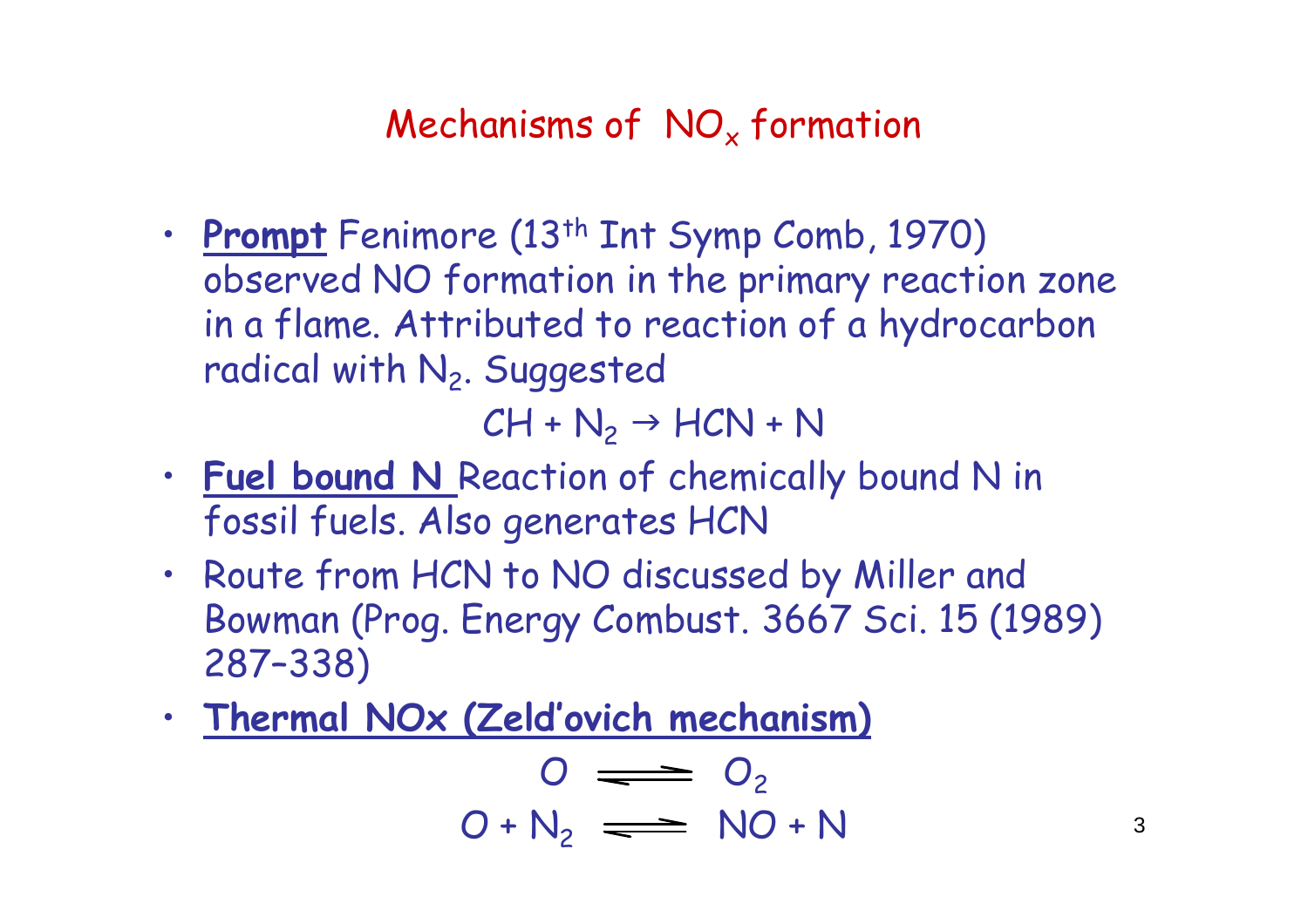Miller and Bowman's mechanism for prompt and fuel N formation of NO (Prog. Energy Combust. 3667 Sci. 15 (1989) 287–338)



FIG. 11. Reaction path diagram illustrating the major steps in prompt NO formation and conversion of fuel nitrogen (FN) to NO. The bold lines represent the most important reaction paths.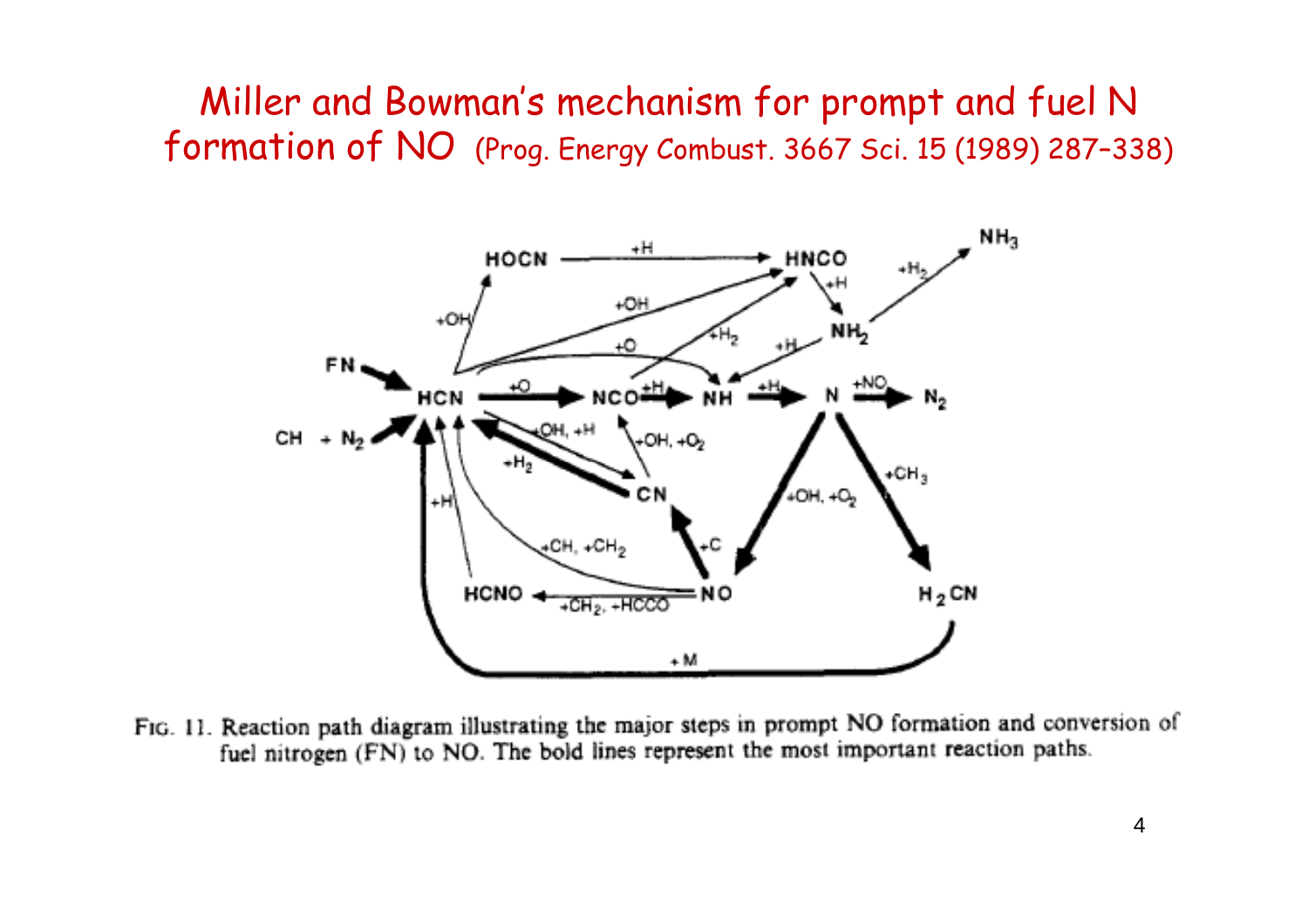

#### Figure 1  $T/K$ 2000 1000 5000 3000  $12$  $\circ$   $\circ$ 13  $\diamondsuit$ **DISCOVERED**  $log(k / cm<sup>3</sup>$  molecule  $1 s<sup>1</sup>$ )  $14$ --- Blauwens et al 1977 4 ~~ Matsui and Yuuki 1985 Dean et al 1990 Lindackers et al 1990  $\Diamond$ - This Evaluation  $(k_1 + k_2)$

Evaluation of  $CH + N<sub>2</sub>$ (Baulch et al.)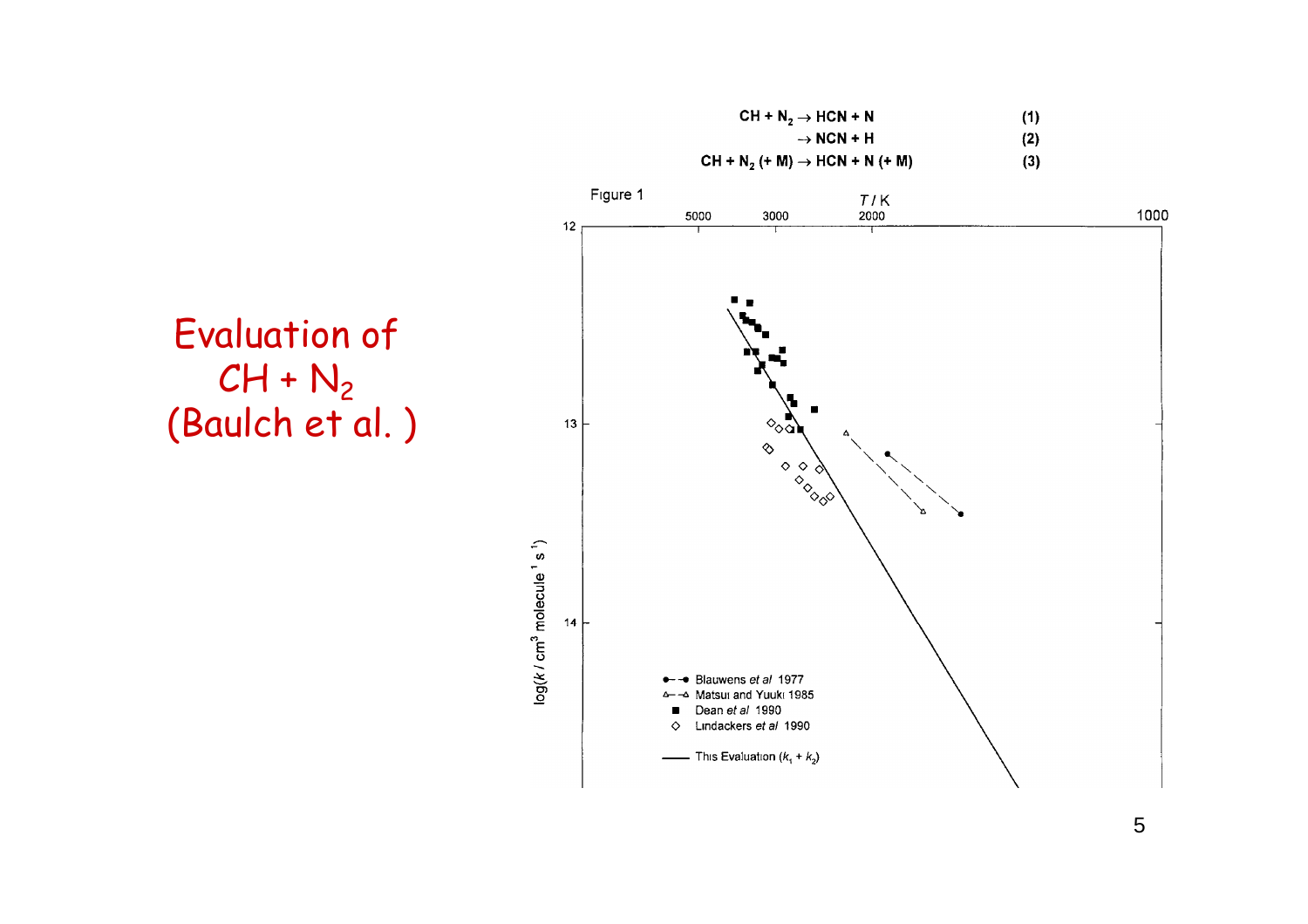

### Evaluation of  $CH + N_2$ (Baulch et al. ) pressure dependence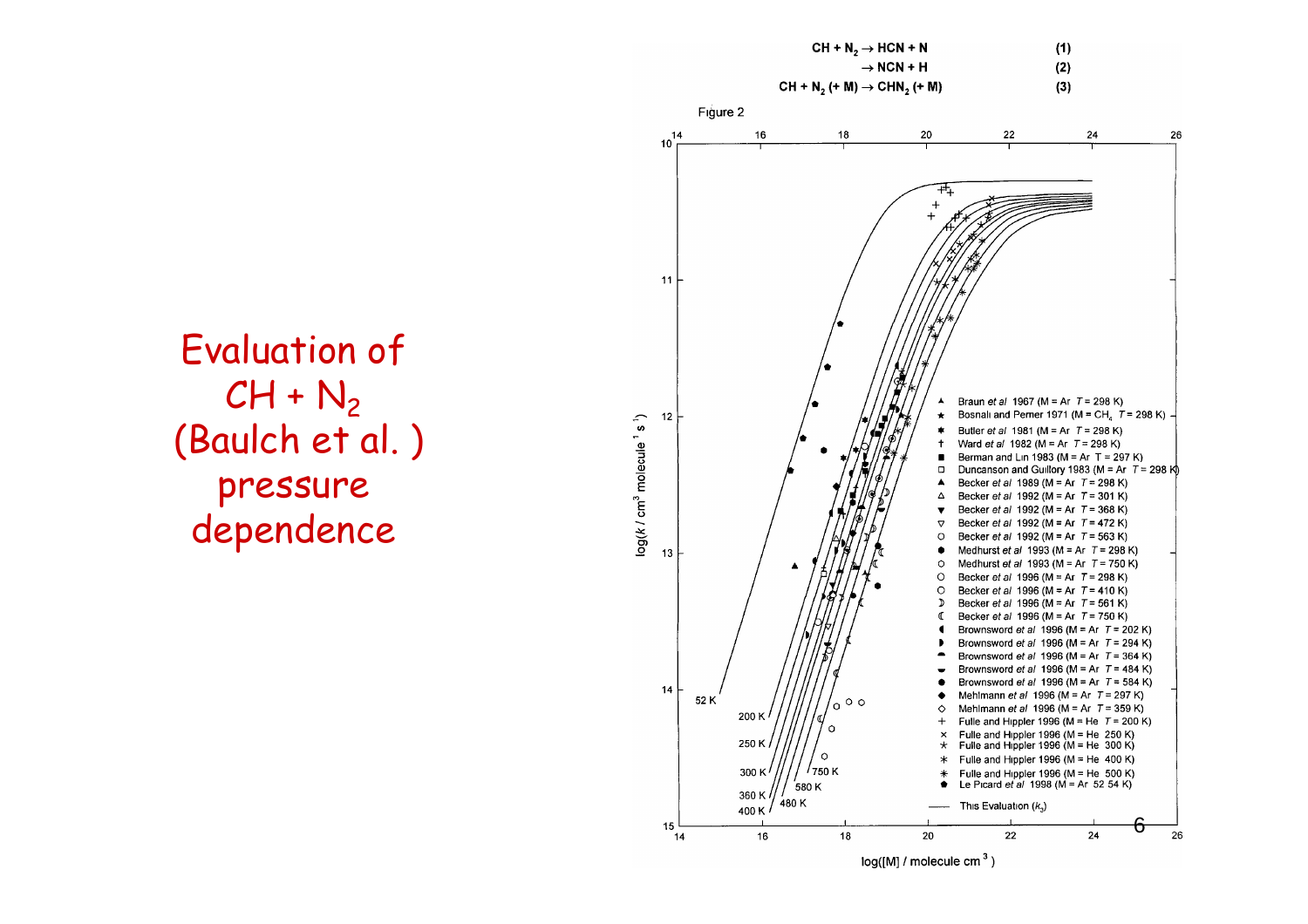Moskaleva and Lin Proc Comb Inst 2000, 28, 2393 and Chem Phys Letter 2000, 331, 269 Also includes calcs by Cui et al. J Chem Phys, 1999, 110, 9469 Note: •Adduct formed at low T and high p not connected to

bimolecular reaction products

•Quartet – doublet transition too slow to compete with spin allowed formation of NCN + H

$$
CH + N_2 - \text{theory}
$$



Major product - NCN + H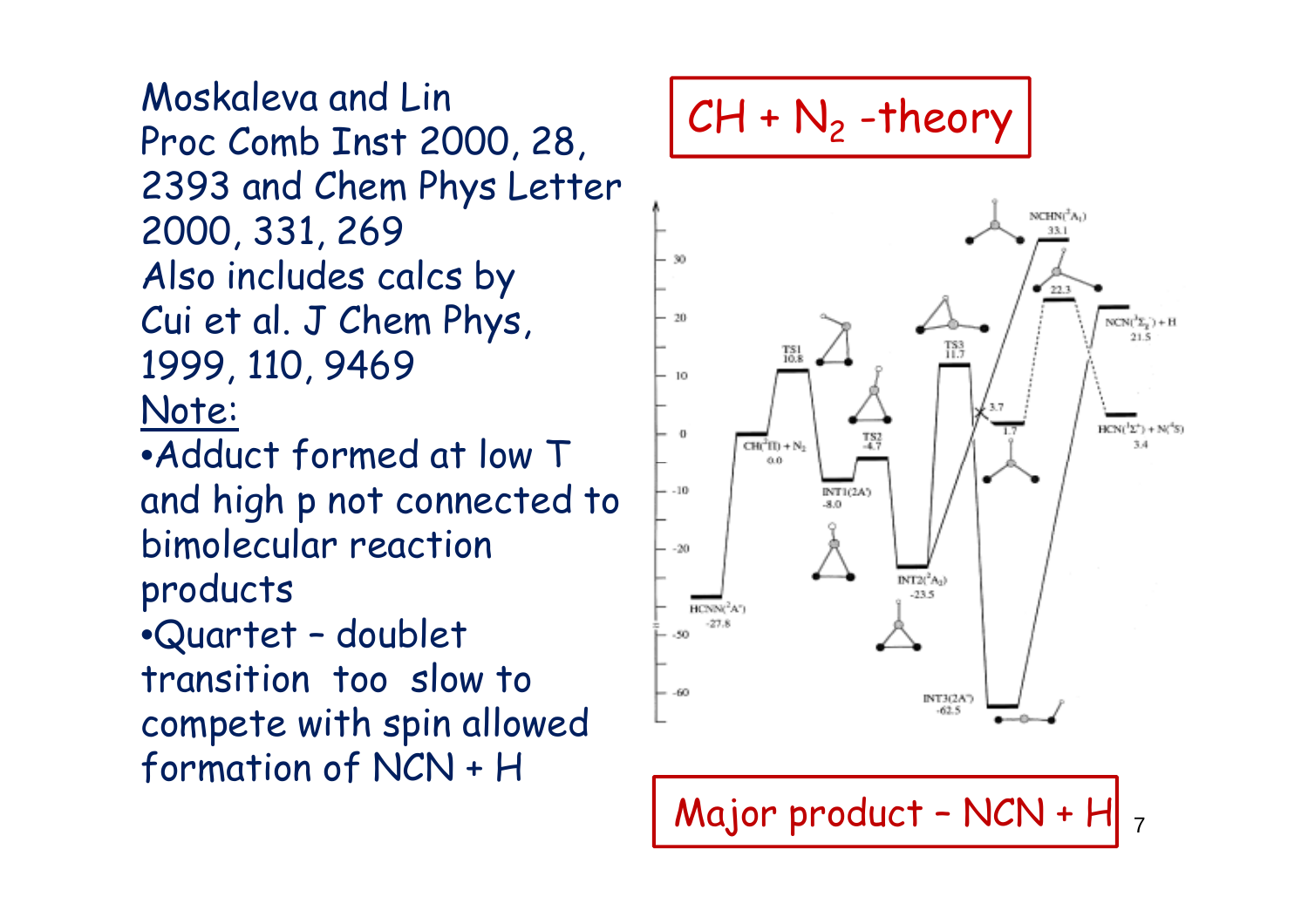## El Bakali et al., Fuel 2006, 85, 896 Modelling of NO production in natural gas flames



- Using rate coefficient of Moskaleva et al underpredicts rate of prompt NO formation by factor of 6 or more.
- Extrapolation of high T shock tube expts gives better, agreement.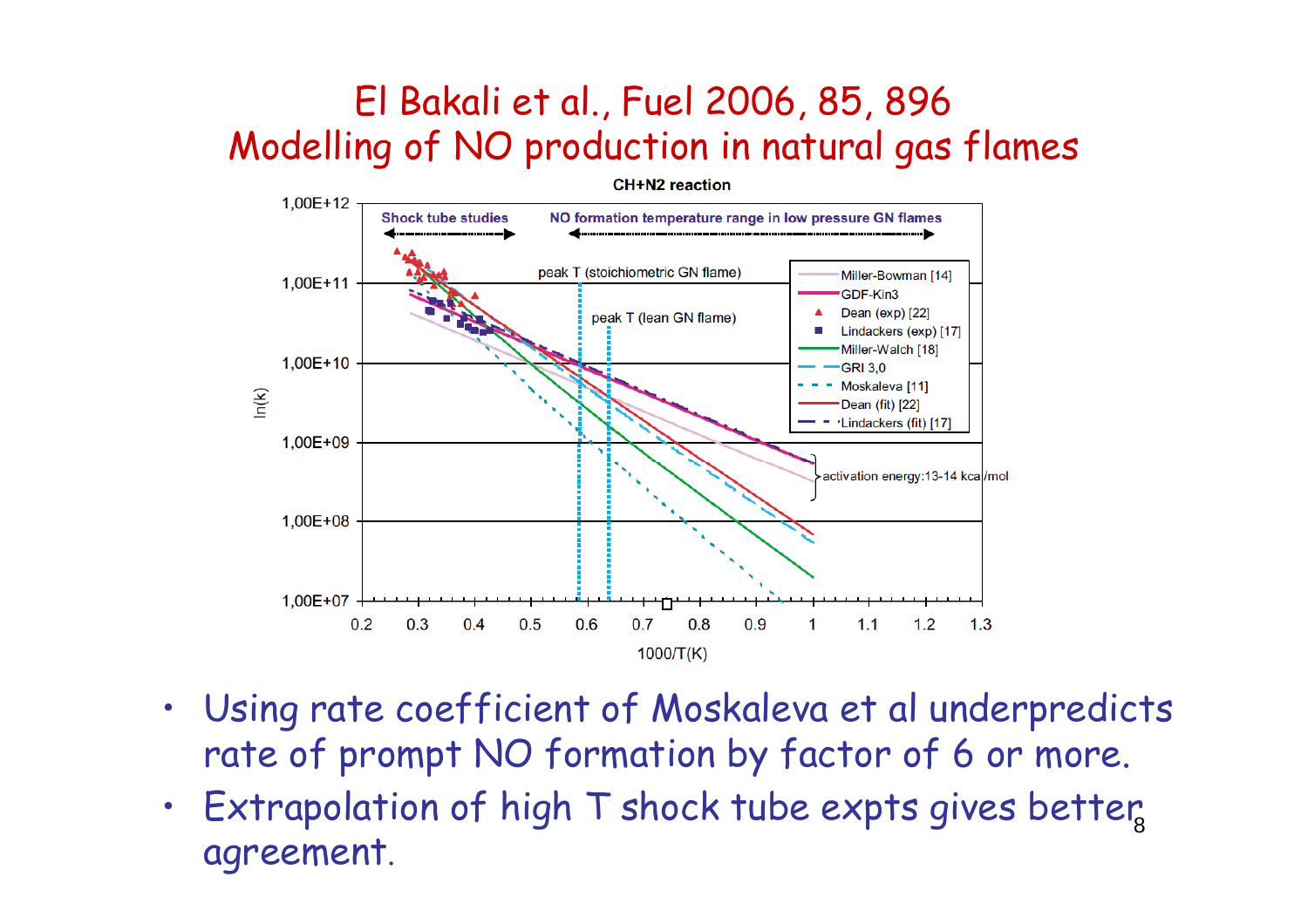

#### Maximum NO reaction rate

What happens to the

NCN?



#### Main routes to NO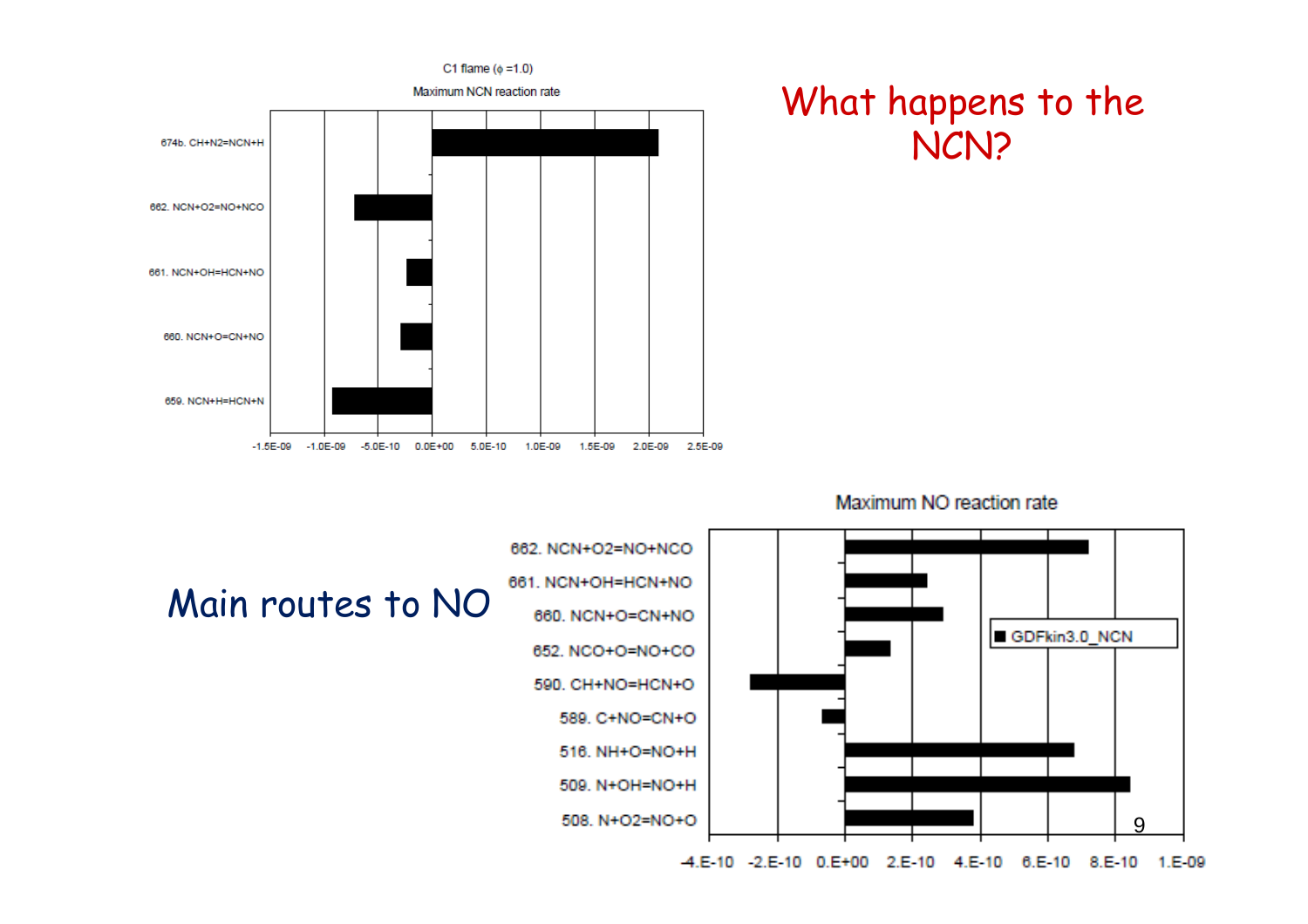## Vasudevan et al. J. Phys. Chem. A 2007, 111, 11818-11830

- Shock tube study,  $1943 3543$  K,  $0.9 1.4$  atm.
- CH generated from ethane / Ar and acetic acid / Ar
- CH + N2 studied through perturbation expts by adding N2.
- CH detected by laser absorption at 431.1 nm and NCN at 329.13 nm.
- $k: 6.03 \times 1012$  exp(-11150/T/K)/cm3 mol-1 s-1
- Branching ratio for NCN =  $1$  (2228 2905 K) (conservative lower limit = 0.7)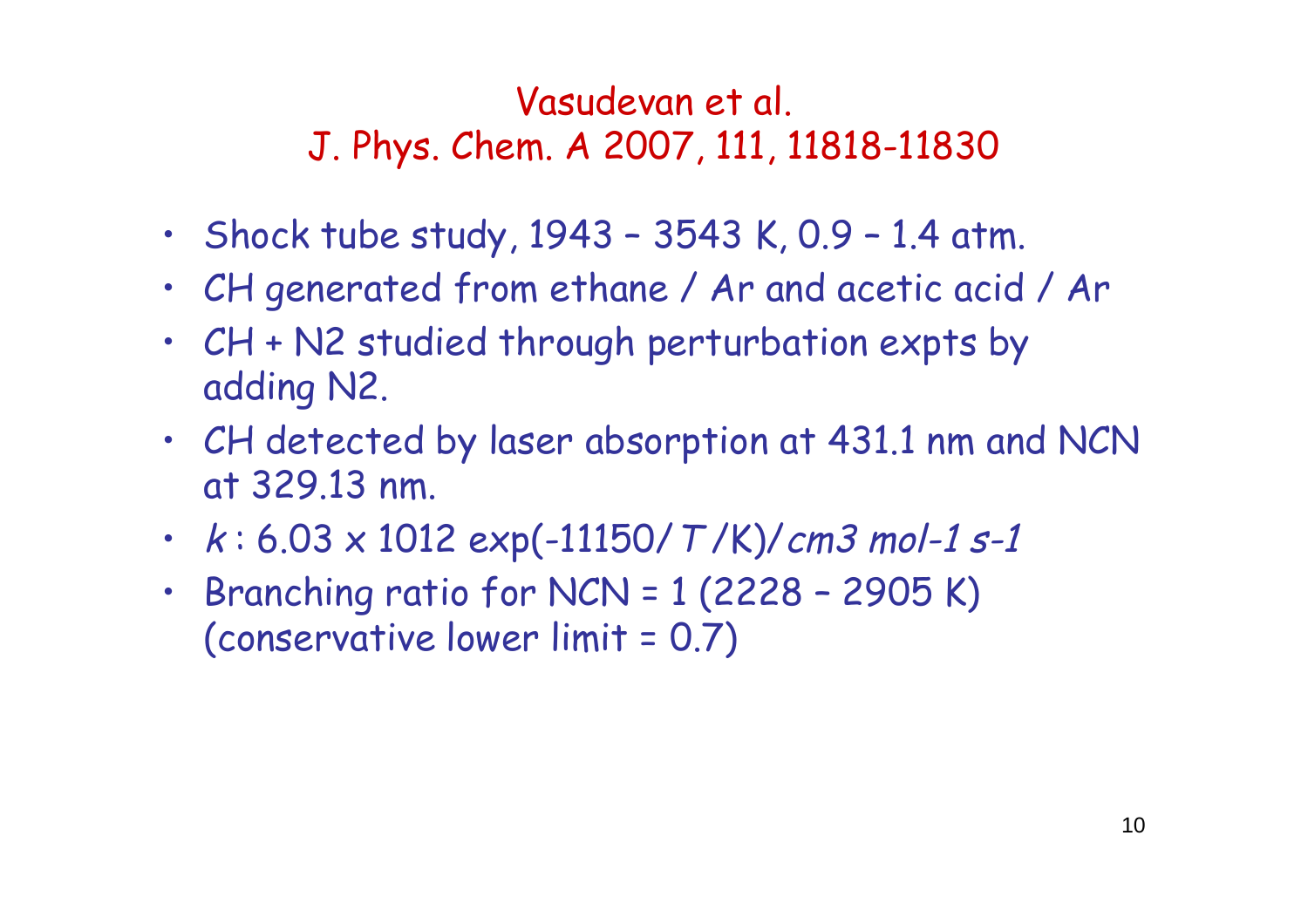# Vasudevan et al. Arrhenius plot

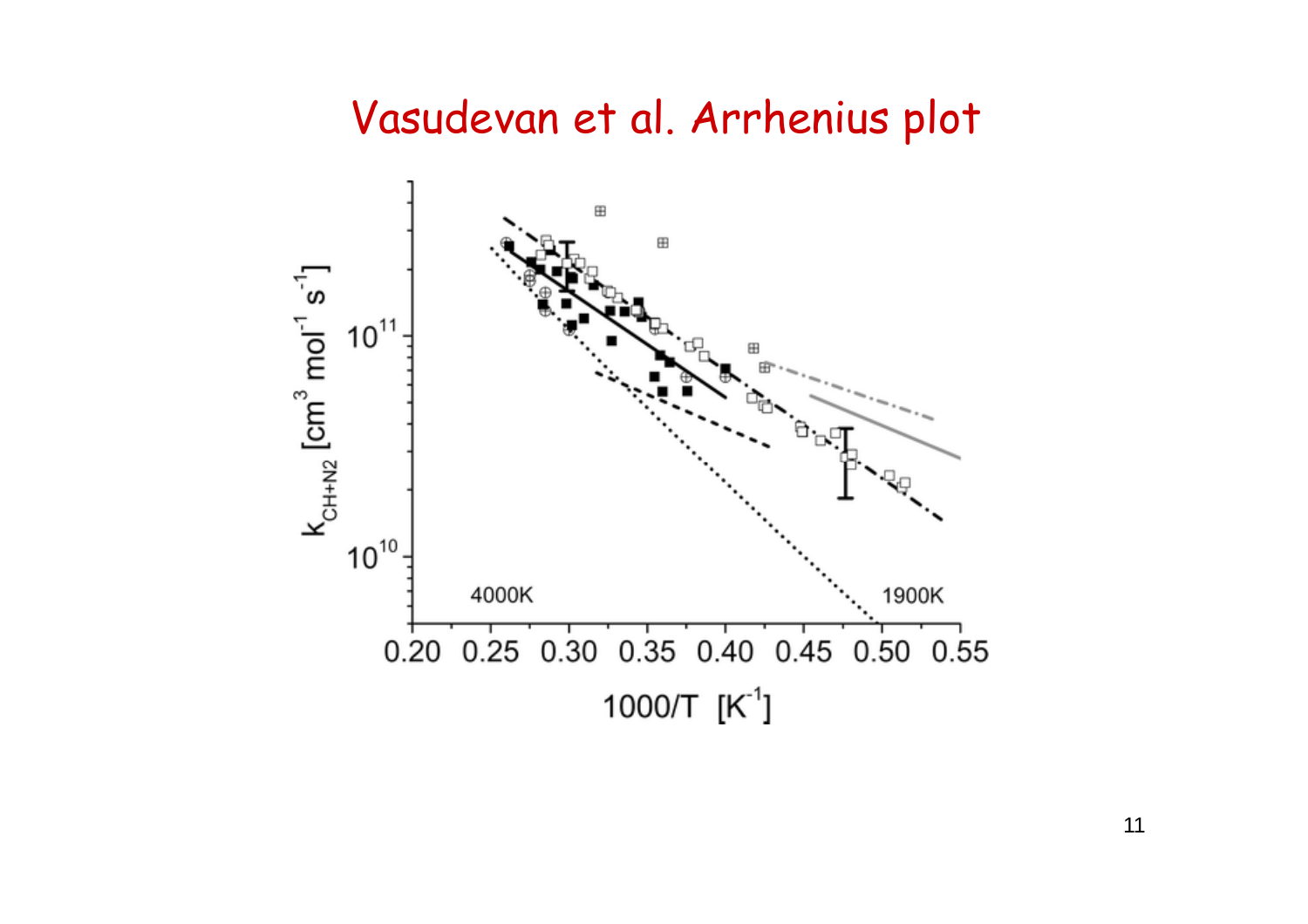### N<sub>2</sub> perturbation experiments ethane / Ar/3348 K/1.08 atm



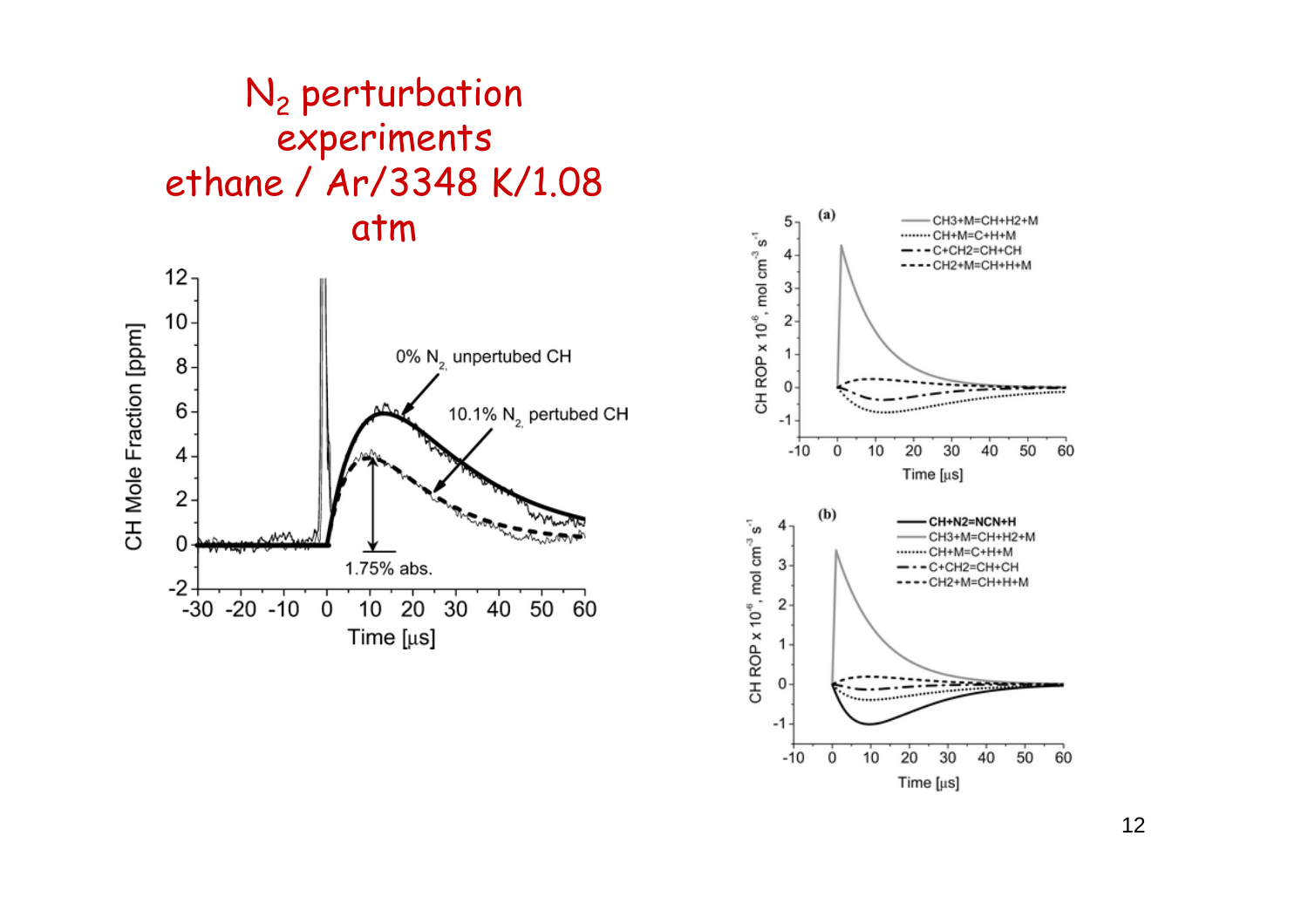## Main contributors to kinetic scheme used to extract  $\mathsf{k}( \mathsf{CH} + \mathsf{N}_2 )$  in ethane expts

|                                                                             | rate coefficient (cm <sup>3</sup> mol <sup>-1</sup> s <sup>-1</sup> ) |   |                |                 |  |
|-----------------------------------------------------------------------------|-----------------------------------------------------------------------|---|----------------|-----------------|--|
| reaction                                                                    |                                                                       | n | $E$ (kcal/mol) | ref             |  |
| (1) CH + $N_2 \rightarrow$ products                                         | $6.03 \times 10^{12}$                                                 |   | 22.1           | this work       |  |
| $(4) H + NCN \rightarrow HCN + N$                                           | $1.89 \times 10^{14}$                                                 |   | 8.4            | 12 <sup>a</sup> |  |
| $(5a) CH2 + M \rightarrow C + H2 + M$                                       | $1.15 \times 10^{14}$                                                 |   | 55.8           | 32 <sup>b</sup> |  |
| $(5b) CH2 + M \rightarrow CH + H + M$                                       | $5.60 \times 10^{15}$                                                 |   | 89.6           | 25              |  |
| $(6a) CH3 + M \rightarrow CH + H2 + M$                                      | $3.09 \times 10^{15}$                                                 |   | 80.9           | 25 <sup>b</sup> |  |
| $(6b) CH3 + M \rightarrow CH2 + H + M$                                      | $2.24 \times 10^{15}$                                                 |   | 82.7           | 25 <sup>b</sup> |  |
| $(11)$ CH <sub>2</sub> + H $\rightarrow$ CH + H <sub>2</sub>                | $1.1 \times 10^{14}$                                                  |   | 0.0            | 37              |  |
| $(13)$ H + CH $\rightarrow$ C + H <sub>2</sub>                              | $1.65 \times 10^{14}$                                                 |   | 0.0            | 38              |  |
| $(19)$ CH + M $\rightarrow$ C + H + M                                       | $1.0 \times 10^{14}$                                                  |   | 64.0           | 32 <sup>b</sup> |  |
| $(20)$ C + CH $\rightarrow$ C <sub>2</sub> + H                              | $2.0 \times 10^{14}$                                                  |   | 0.0            | 32              |  |
| $(21)$ C + CH <sub>2</sub> $\rightarrow$ 2CH                                | $1.0 \times 10^{14}$                                                  |   | 0.0            | 32              |  |
| $(22)$ C + CH <sub>3</sub> $\rightarrow$ H + C <sub>2</sub> H <sub>2</sub>  | $5.0 \times 10^{13}$                                                  |   | 0.0            | 38              |  |
| $(23)$ C + CH <sub>4</sub> $\rightarrow$ CH + CH <sub>3</sub>               | $5.0 \times 10^{13}$                                                  |   | 0.0            | 32              |  |
| $(24)$ CH + CH <sub>3</sub> $\rightarrow$ H + C <sub>2</sub> H <sub>3</sub> | $6.0 \times 10^{13}$                                                  |   | 0.0            | 32              |  |

TABLE 1: Rate Parameters for Reactions Important in CH Perturbation Experiments in Ethane/N2/Ar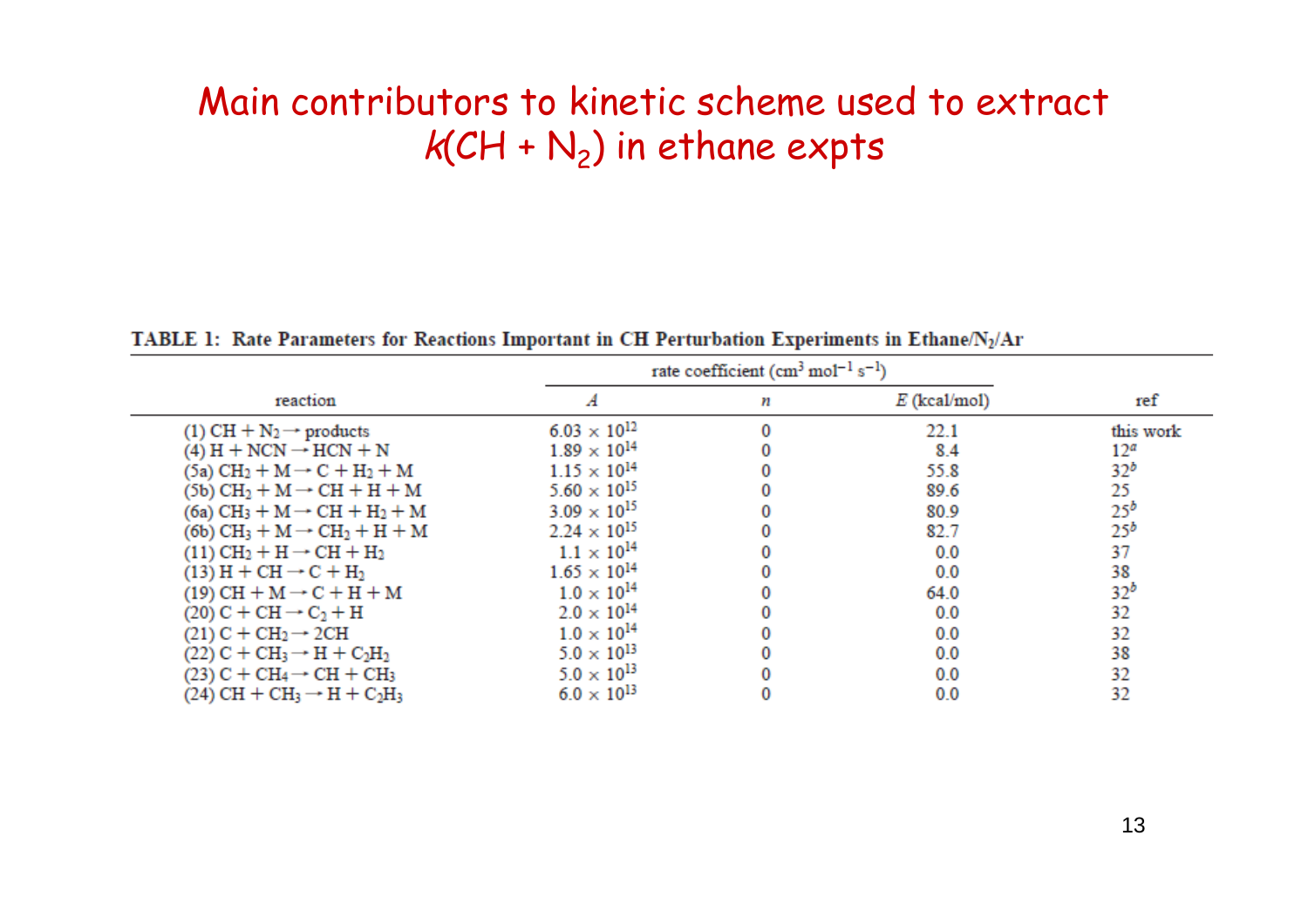#### More recent theory: Harding et al: multireference calcs (J. Phys. Chem. A 2008, 112, 522-532)

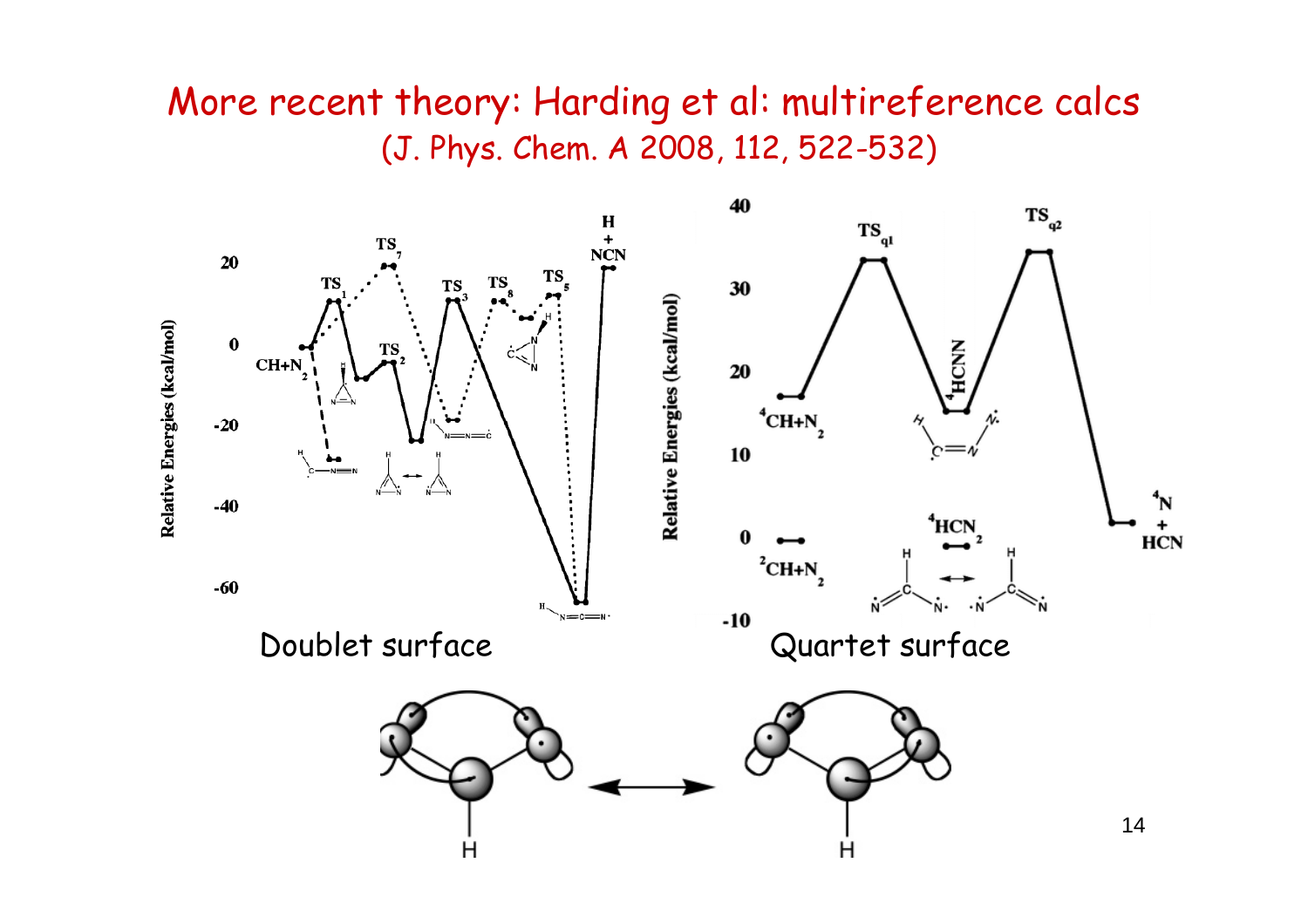## Harding et al. Contributions to overall rate constant for  $CH + N_2$





Plot of the predicted rate coefficient for CH +  $N_2 \rightarrow$ NCN + H via path A when  $\frac{1}{2}$ considering different Relative Energies (kcal/ subsets of the transition states along the path.



Plot of the contributions from different pathways to the predicted rate coefficient for CH + N2  $\rightarrow$  $NCN + H$ .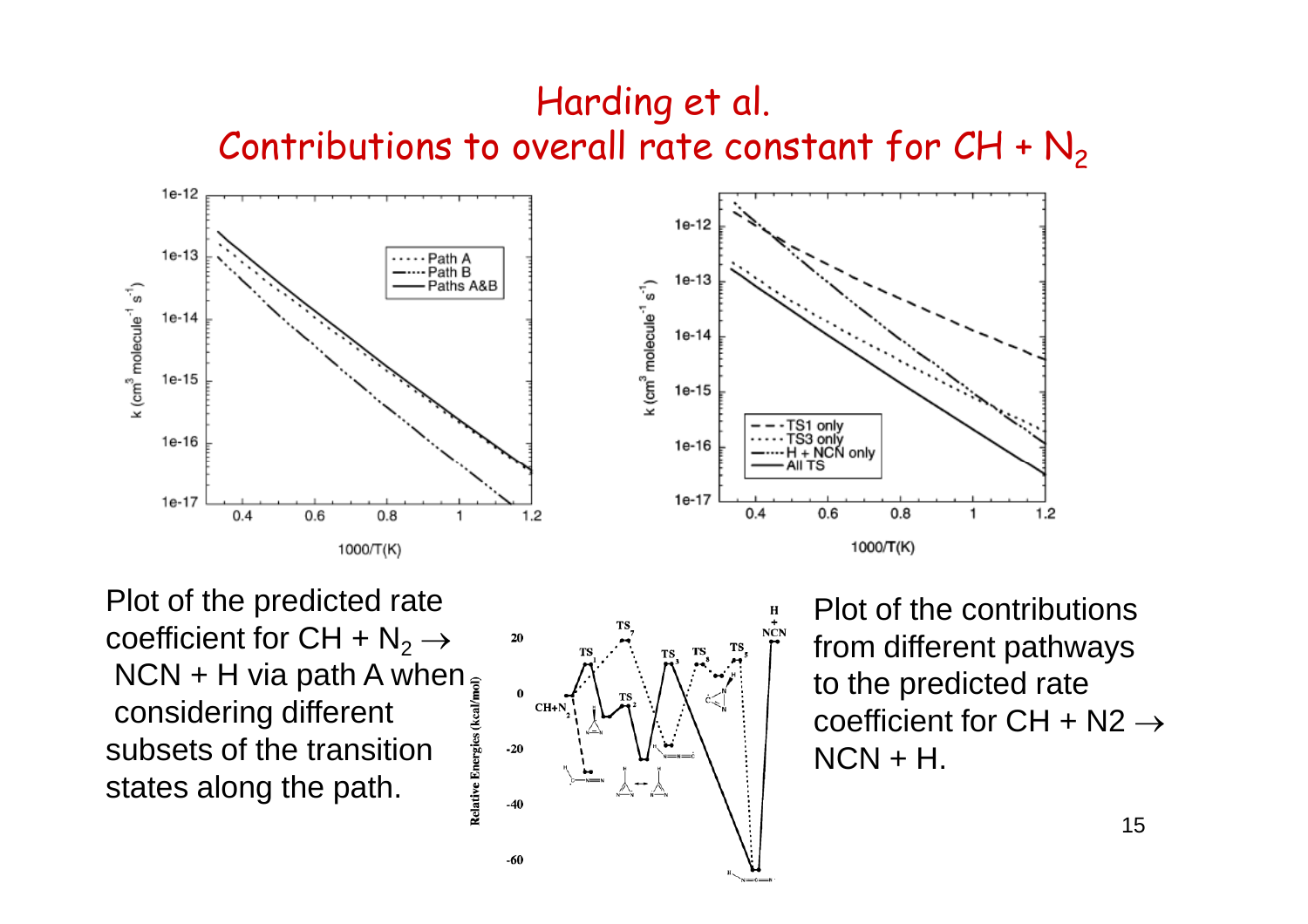#### Plot of the experimental measurements and theoretical predictions for the  $CH + N_2 \rightarrow NCN + H$  rate coefficient

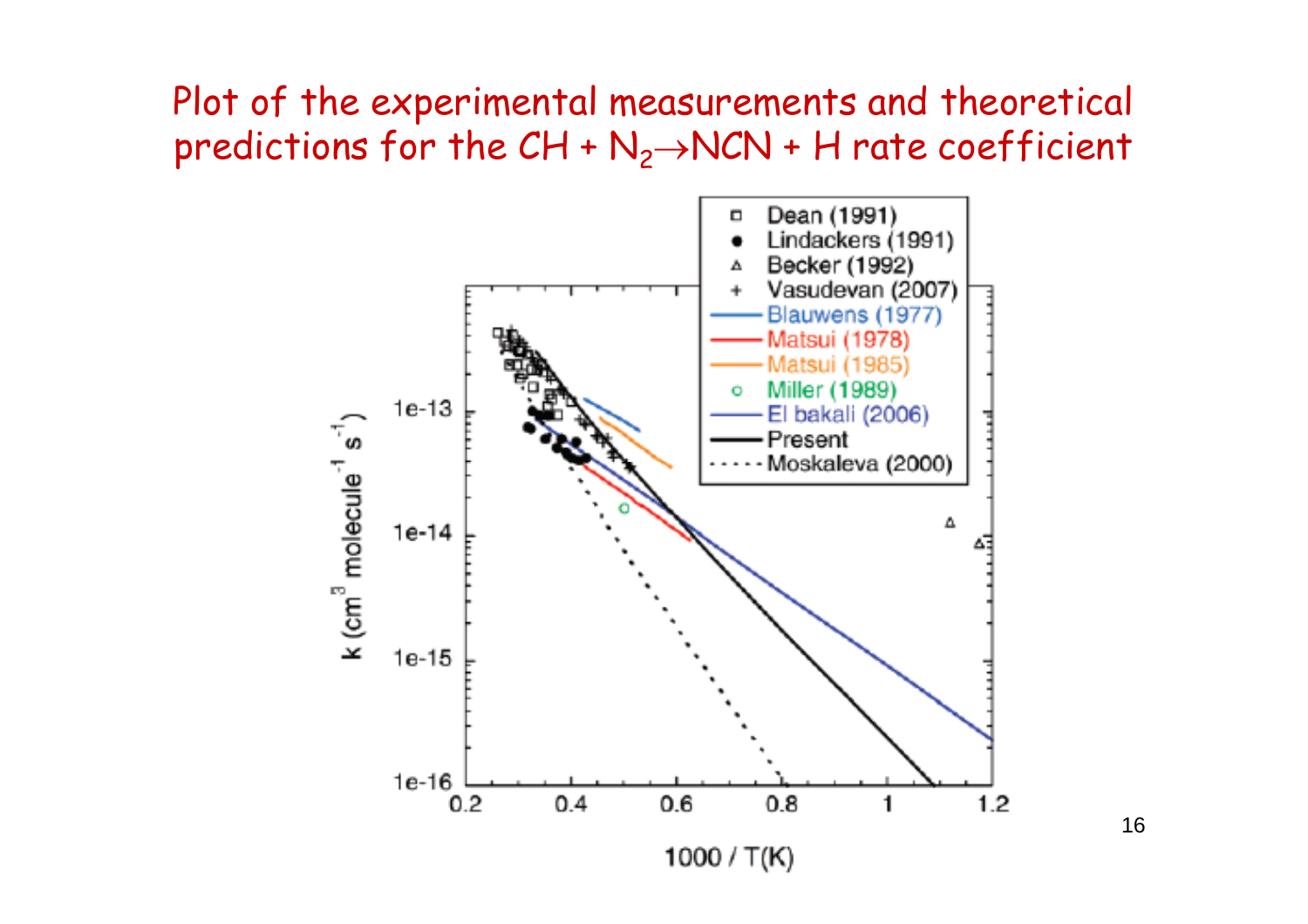Selective non-catalytic reduction (SNCR) Thermal De-NO<sub>x</sub>

- Developed by Lyon (EXXON) US Patent 3,900,554 (1975)
- Involves addition of  $NH<sub>3</sub>$  which converts NO to N2.
- Overall reaction is

 $4NO + 4NH_3 + O2 \rightarrow 4N_2 + 6H_2O$ 

- Occurs in T range 1100 1400 K
- Window moves to lower T on addition of fuel.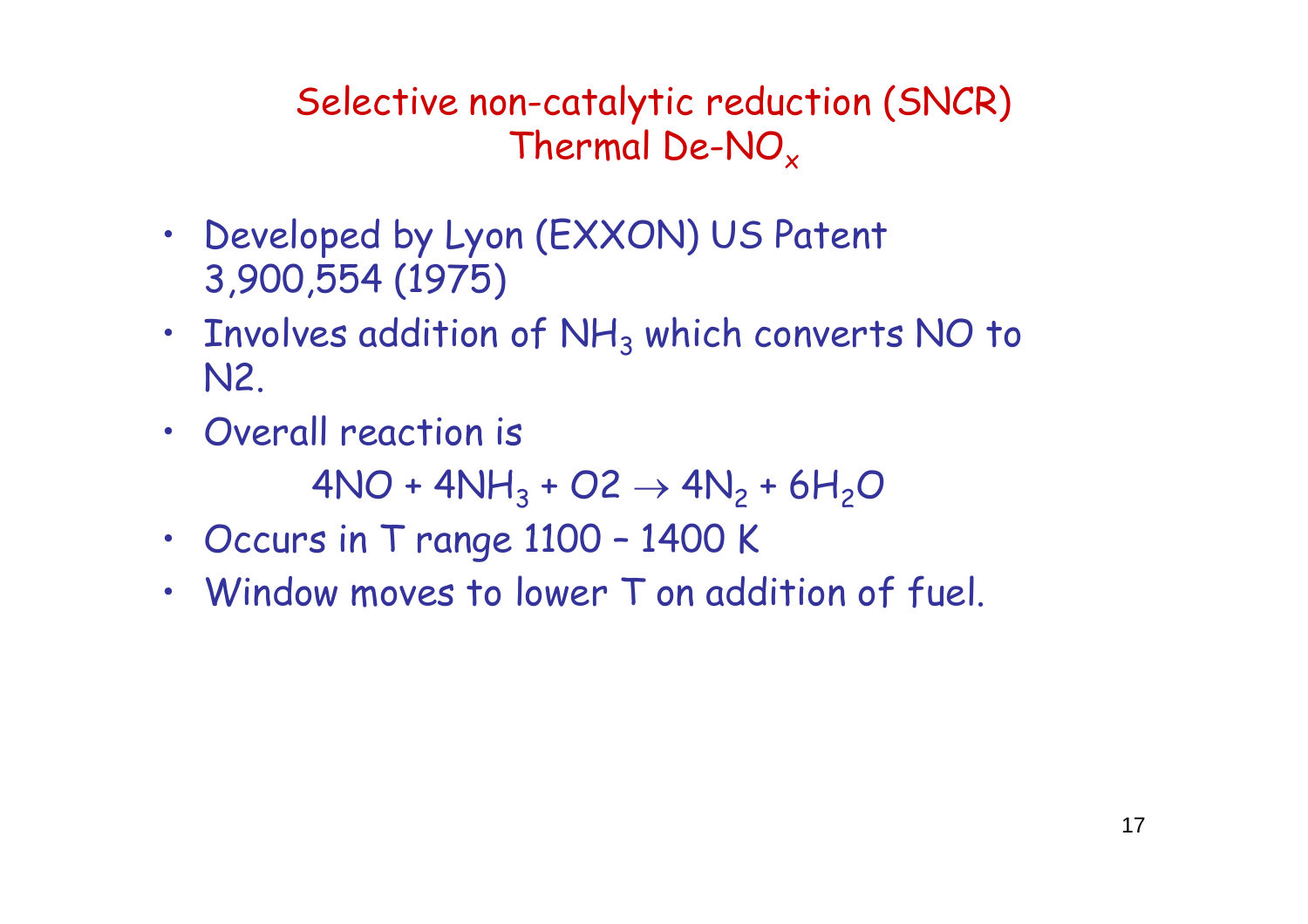## NH<sub>2</sub> + NO

- Key elementary reaction is  $NH_2 + NO \rightarrow N_2 + H_2O$  (a)  $\rightarrow$ NNH + OH (b)
- The reaction is self sustaining, i.e. it must not be exclusively terminating). For this to occur, the yield of channel (b) must be at least 0.25, increasing to 0.3 above 1100 K (Miller and Bowman) Fang et al., Disc Faraday, 2001,



119, 207 Independent of pressure up to several atmospheres 18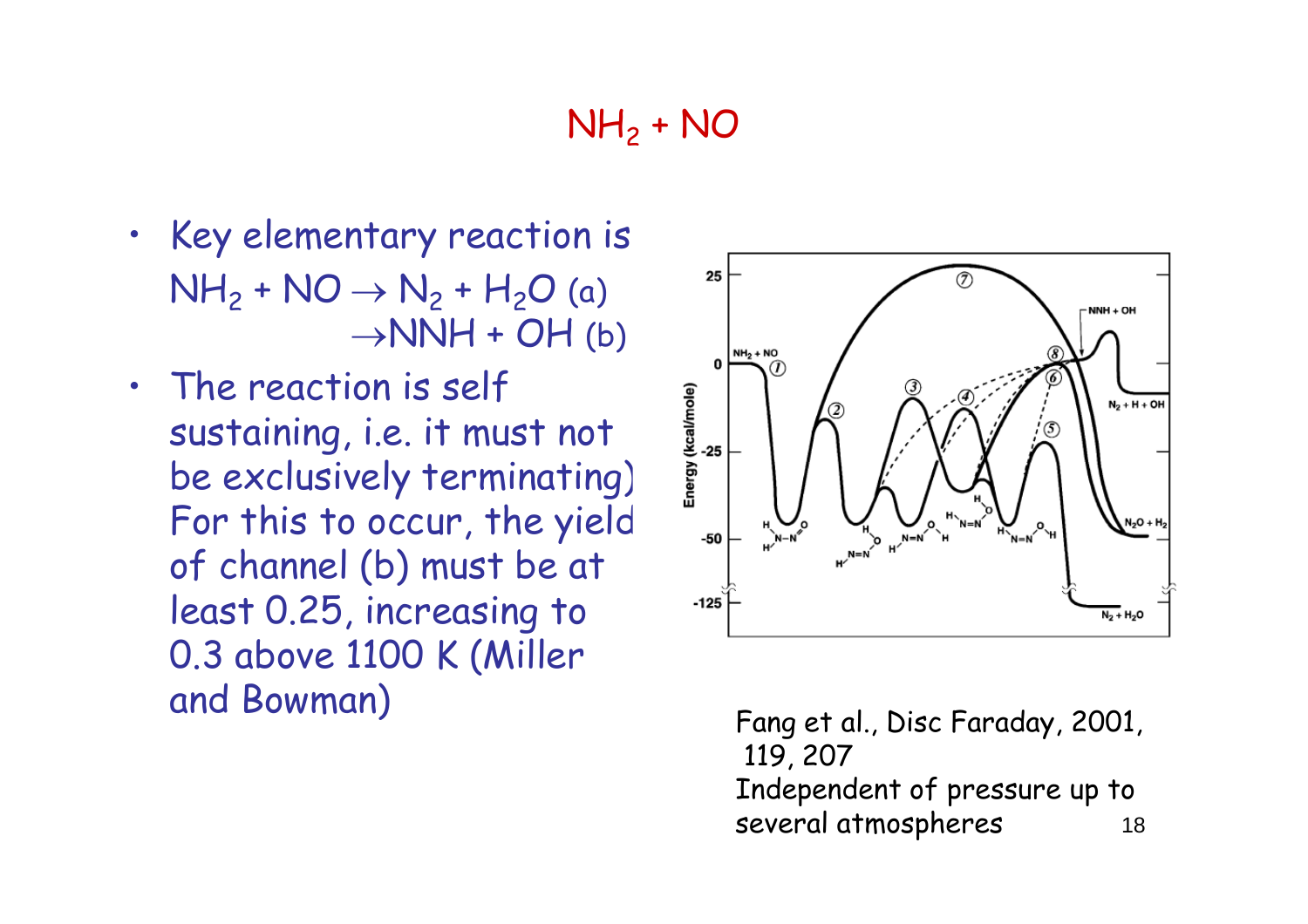#### Experimental and modelling studies of rate coefficient and NNH yield

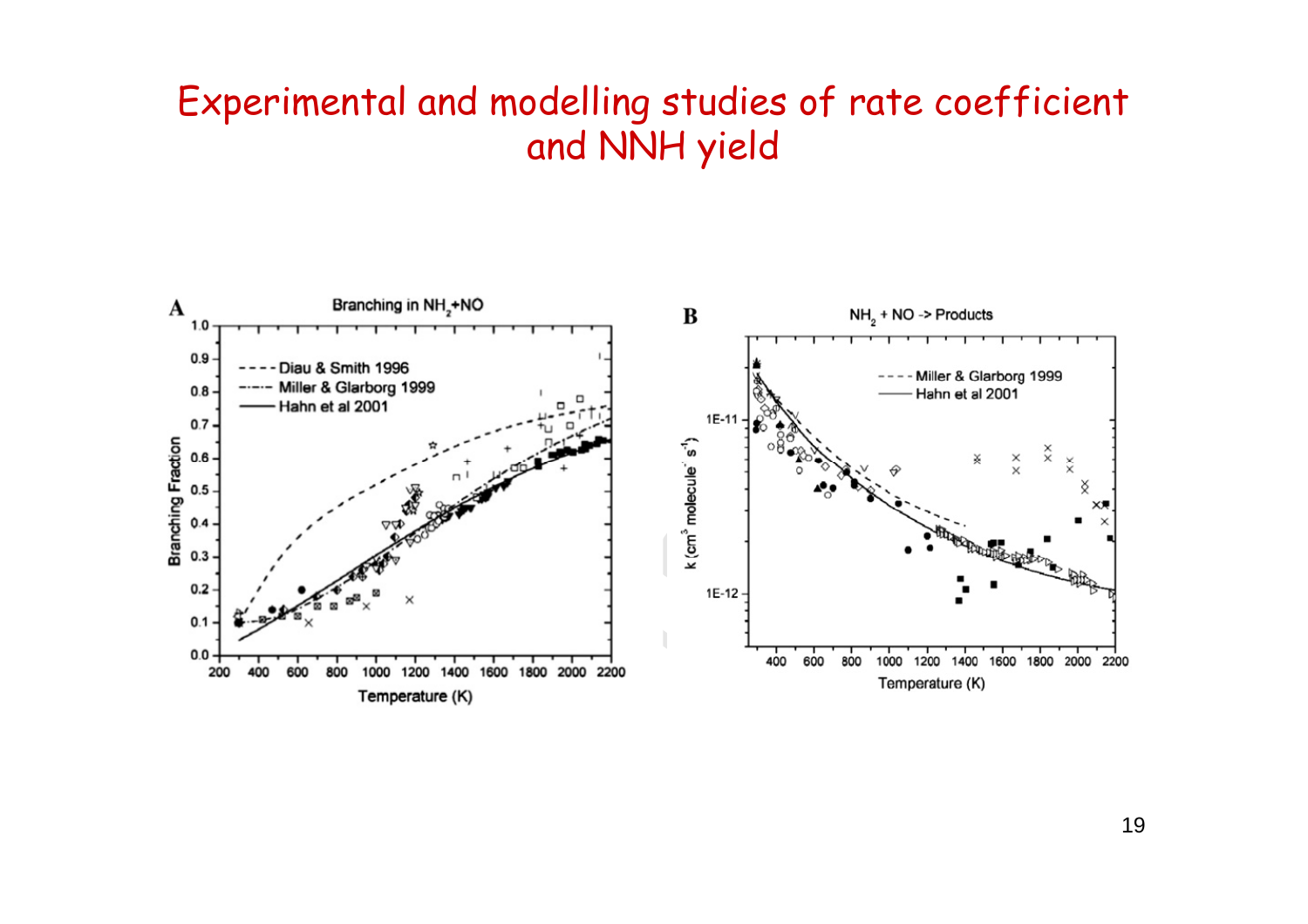#### Park and Lin, J. Phys. Chem. A 1997, 101, 5-13

- Pulsed laser photolysis of NH3 /NO/He mixtures at 193 nm and total pressures in the range 7–13 mbar. 305 – 1037 K.
- Branching ratios were determined from mass spectrometric detection of NH2, H2O, and CO2 . The OH yield was determined by reaction with CO and measurement of the CO2 produced.

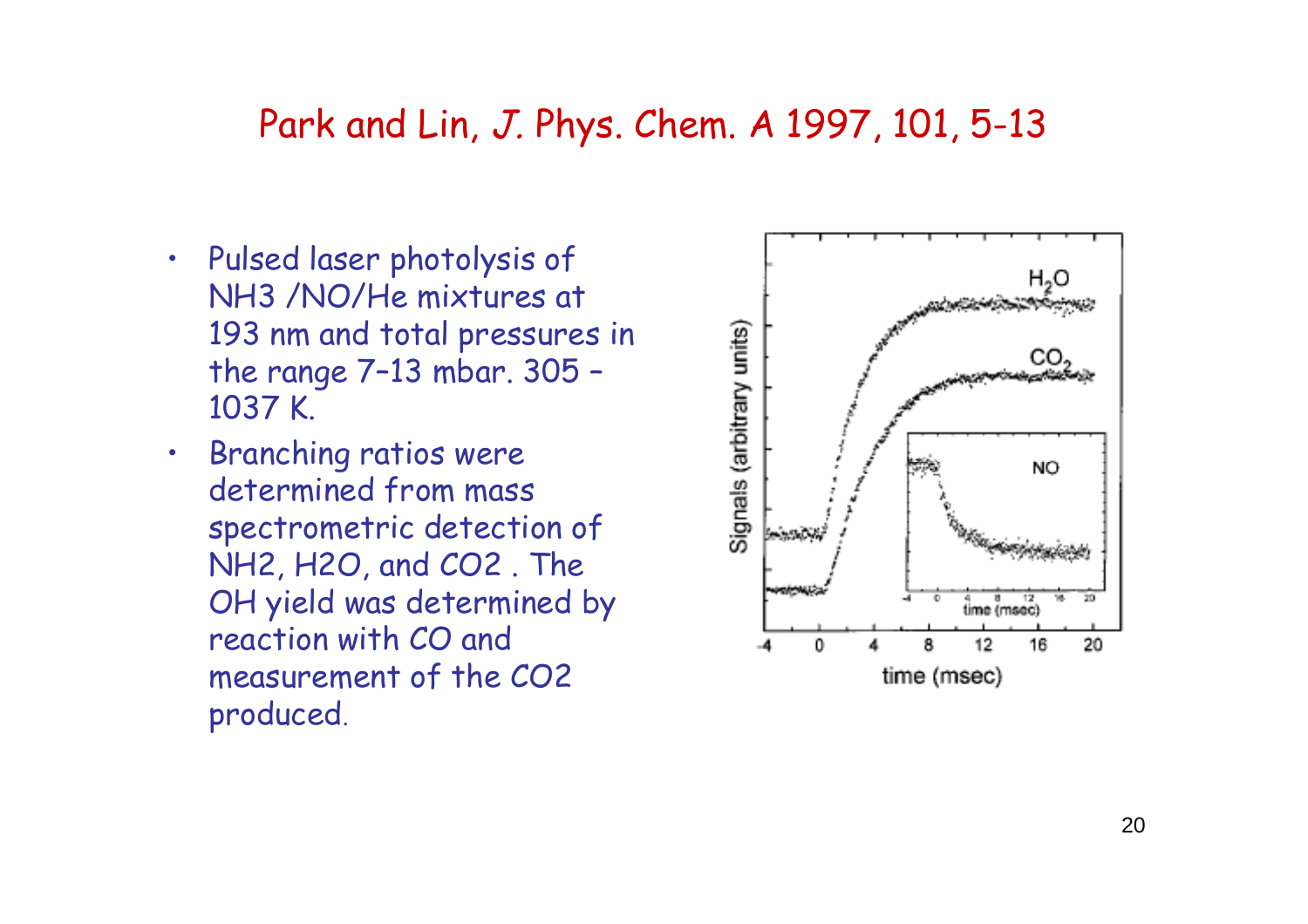

• Found that  $\alpha$  increases sharply above  $\sim$ 1000 K  $_{21}$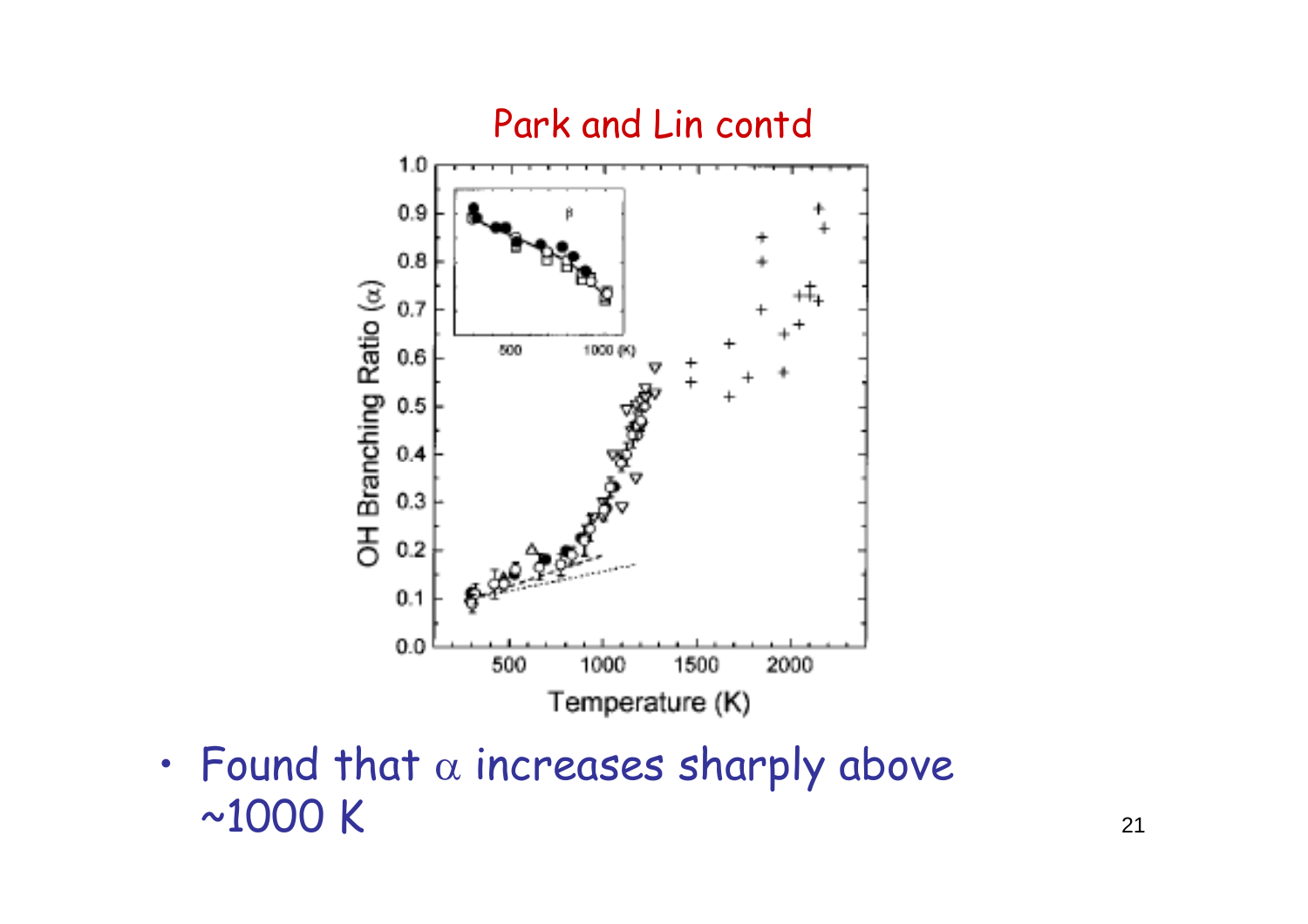Reanalysis, Park and Lin 1999

- J. Park and M. C. Lin, J. Phys. Chem. A 103, 8906 1999 (and refs therein)
- Pulsed laser photolysis of NH3 /NO mixtures at 193 nm. NH2 monitored by cavity ring down laser absorption

between 536 and 539 nm. The NO reactant and H2O product were monitored by mass spectrometry. Rate constants were derived from kinetic modeling of the NO and H2O profiles

• Problems attributed to incorrect values for OH + NH3, one of the key reactions in their kinetic scheme. Re-determined via reverse, combined with equilibrium constant. 22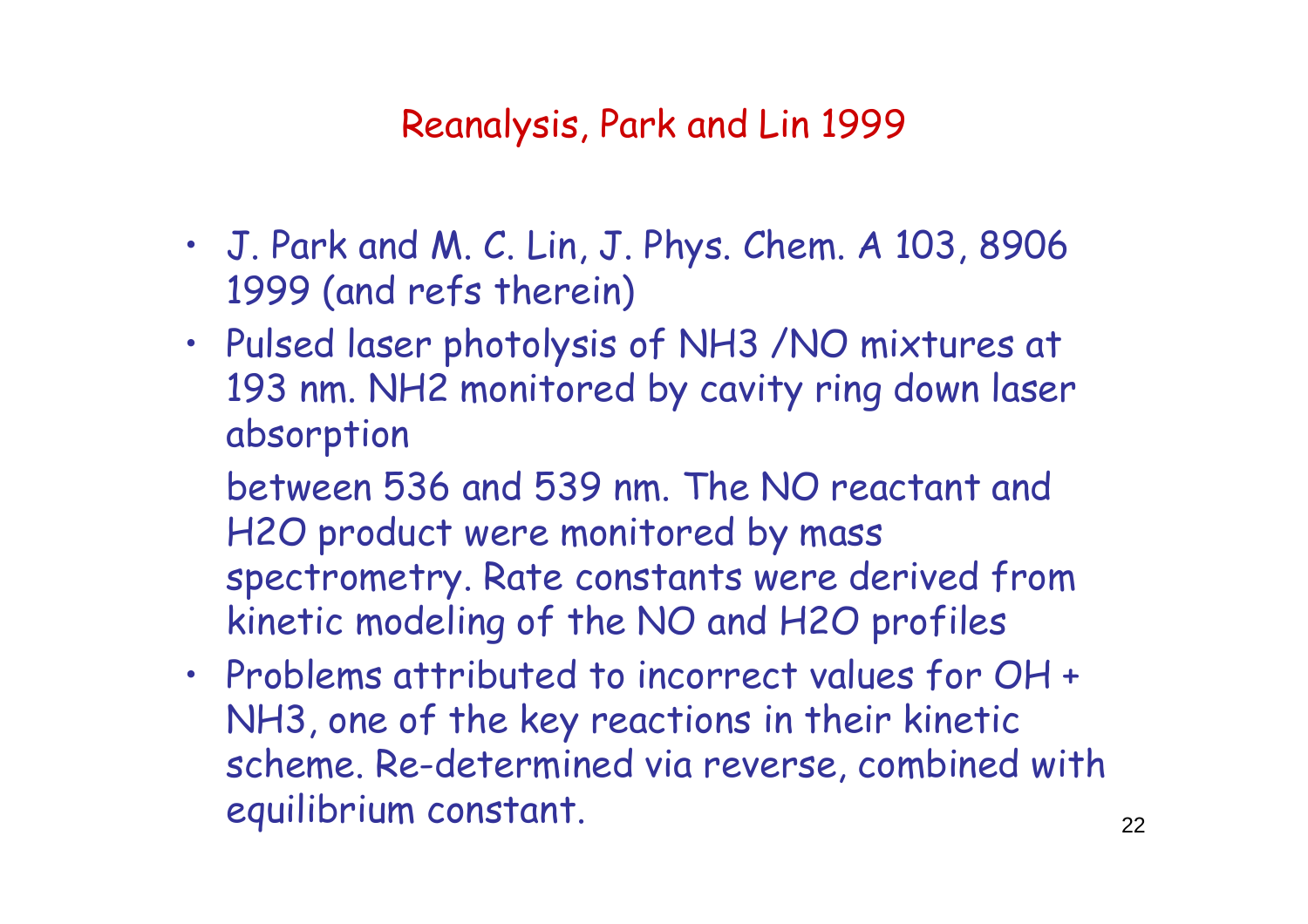#### Park and Line, 1999, contd



Figure 1. Arrehnius plot of the rate constant for the  $NH<sub>2</sub> + H<sub>2</sub>O$ reaction: solid curve (ref 28); dashed line (ref 32); dotted line (ref 33); dash-dotted curve (ref 34); dash-dot-dotted curve (ref 40); ref 27 (0); ref 35 ( $\Delta$ ); ref 36 ( $\nabla$ ); ref 37 ( $\square$ ); ref 38 ( $\times$ ); ref 39 ( $\blacklozenge$ ). (Inset) Arrhenius plot of the  $OH + NH_3 \rightarrow NH_2 + H_2O$  reaction: solid line (ref 27); dashed curve (ref 30); dotted line (extrapolation of ref  $27)$ .



Open circles – remodelled results from 1997 paper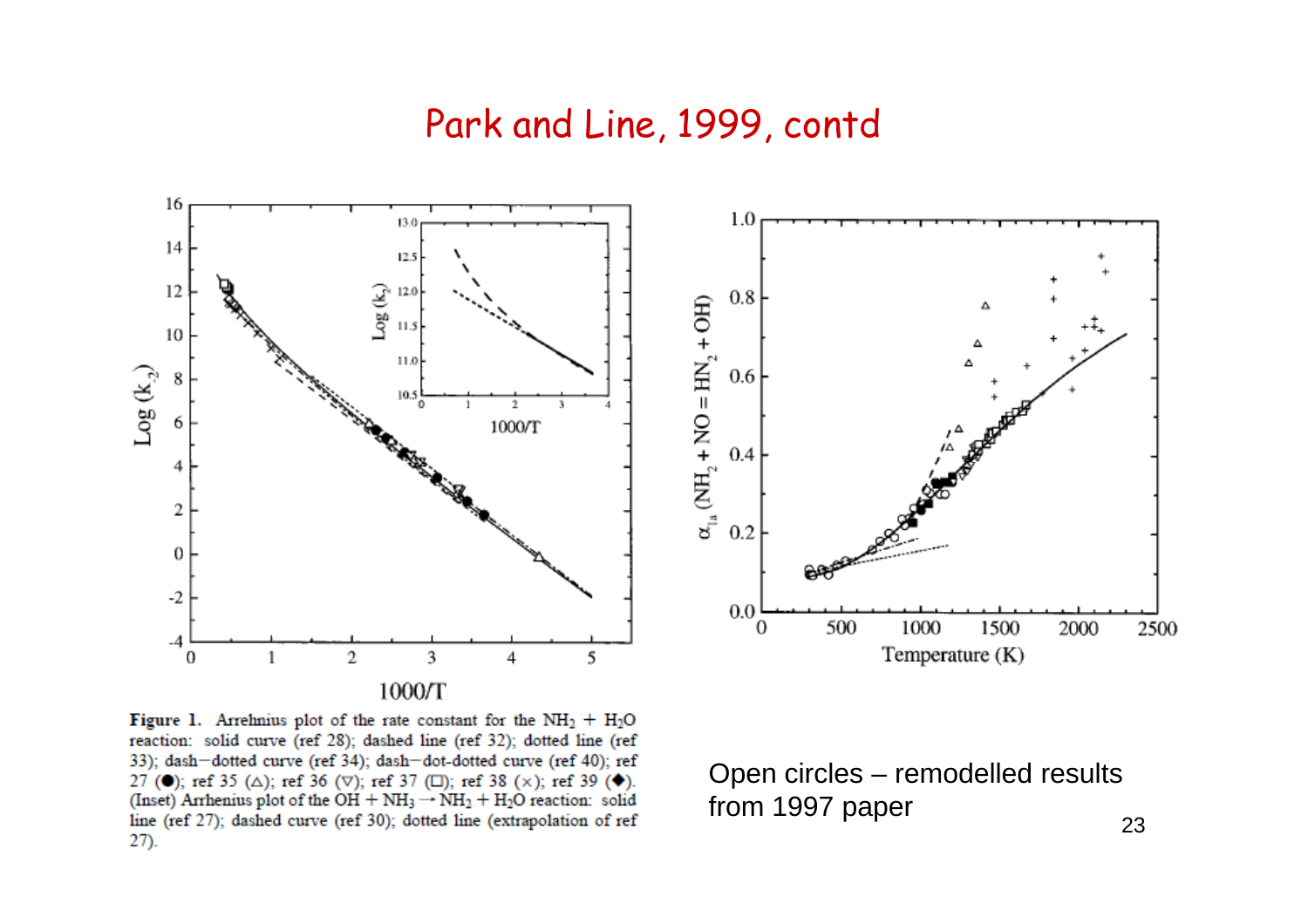## Song et al., , Proc. Comb. Inst., 2000, 28, 2403. J. Phys. Chem. A 2002, 106, 9233-9235; Shock tube study of NH<sub>2</sub> + NO

- $\cdot$  1826-2159 K 1 10 to 1 21 bar.
- Measurement of  $NH<sub>2</sub>$  by frequency modulation absorption behind reflected shock waves in monomethylamine (CH $_{3}$ NH $_{2}$ )/NH $_{3}$ /NO/Ar mixtures at pressures in the range 1.1–1.2 bar. The branching ratio was determined by kinetic modeling with a detailed, 125-reaction, mechanism with the branching ratio as a fitting parameter.

|                                                       | Arrhenius parameters<br>$k(T) = A T^{\text{new}}(-E_s/RT)$                       |      |        |      |
|-------------------------------------------------------|----------------------------------------------------------------------------------|------|--------|------|
| reaction                                              | $(\text{cm}^3 \text{mol}^{-1} \text{s}^{-1})$ n $(\text{J} \text{mol}^{-1})$ ref |      | E.     |      |
| $R2 \text{ CH}_3NH_2 + M \rightarrow CH_3 + NH_2 + M$ | 8.17E16                                                                          | 00   | 255337 | - 20 |
| $R3$ NNH $\rightarrow$ N <sub>2</sub> + H             | 6.70E07                                                                          | 00   | 0      | -3   |
| $RA NH3 + OH \rightarrow NH2 + H2O$                   | 2.00E13                                                                          | 204  | 2368   | - 21 |
| $R5 NH_3 + H \rightarrow NH_2 + H_2$                  | 6.40E05                                                                          | 2.39 | 42555  |      |
| $R6 NH2 + H \rightarrow NH + H2$                      | 1.58E14                                                                          | 0.0  | 29267  | -5   |
| $R7 NH2 + NH2 \rightarrow NH3 + NH$                   | <b>70E13</b>                                                                     | 00   | 27899  | -5   |

**TABLE 1: Selected Reactions Used in the Reaction Mechanism** 

24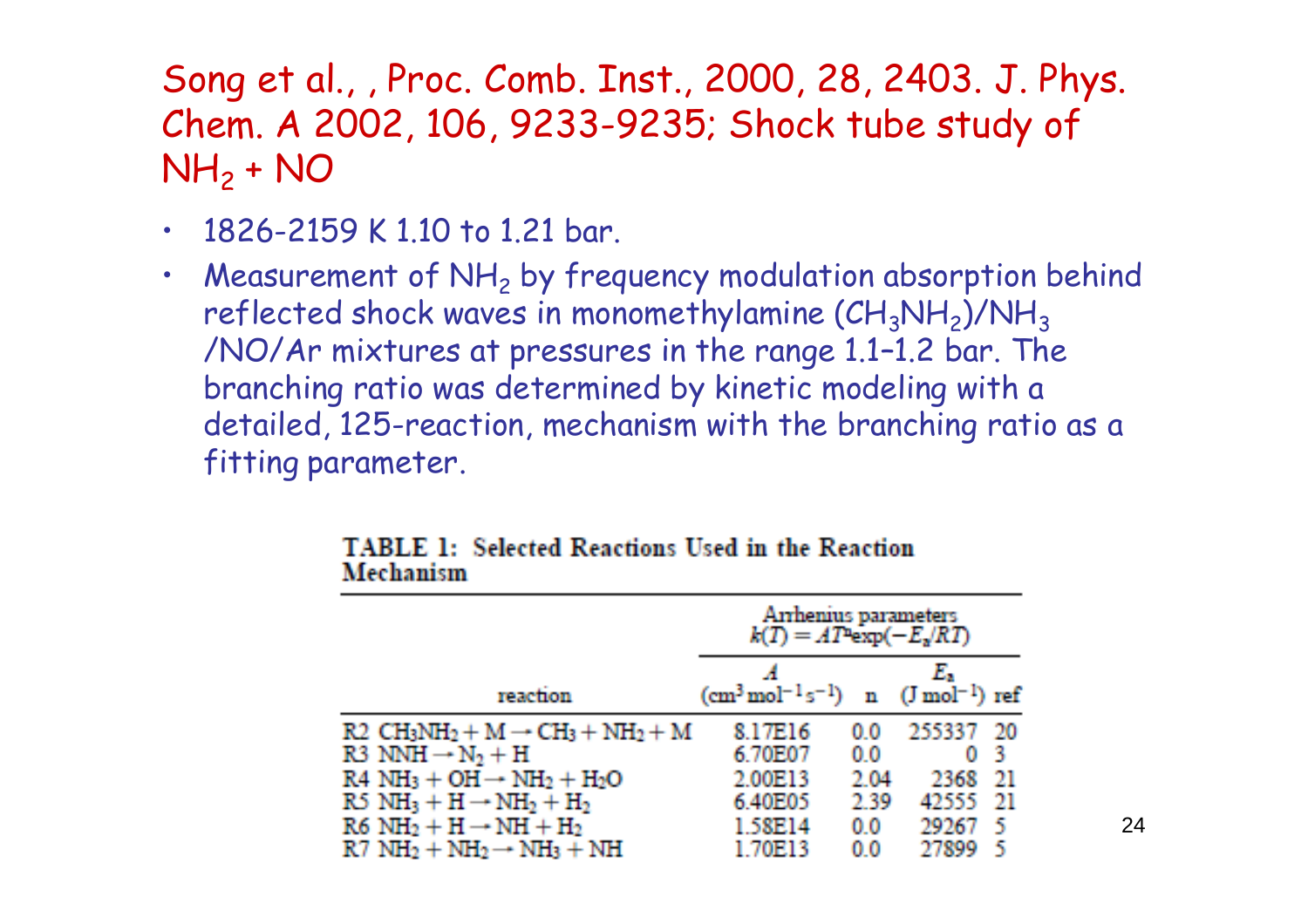

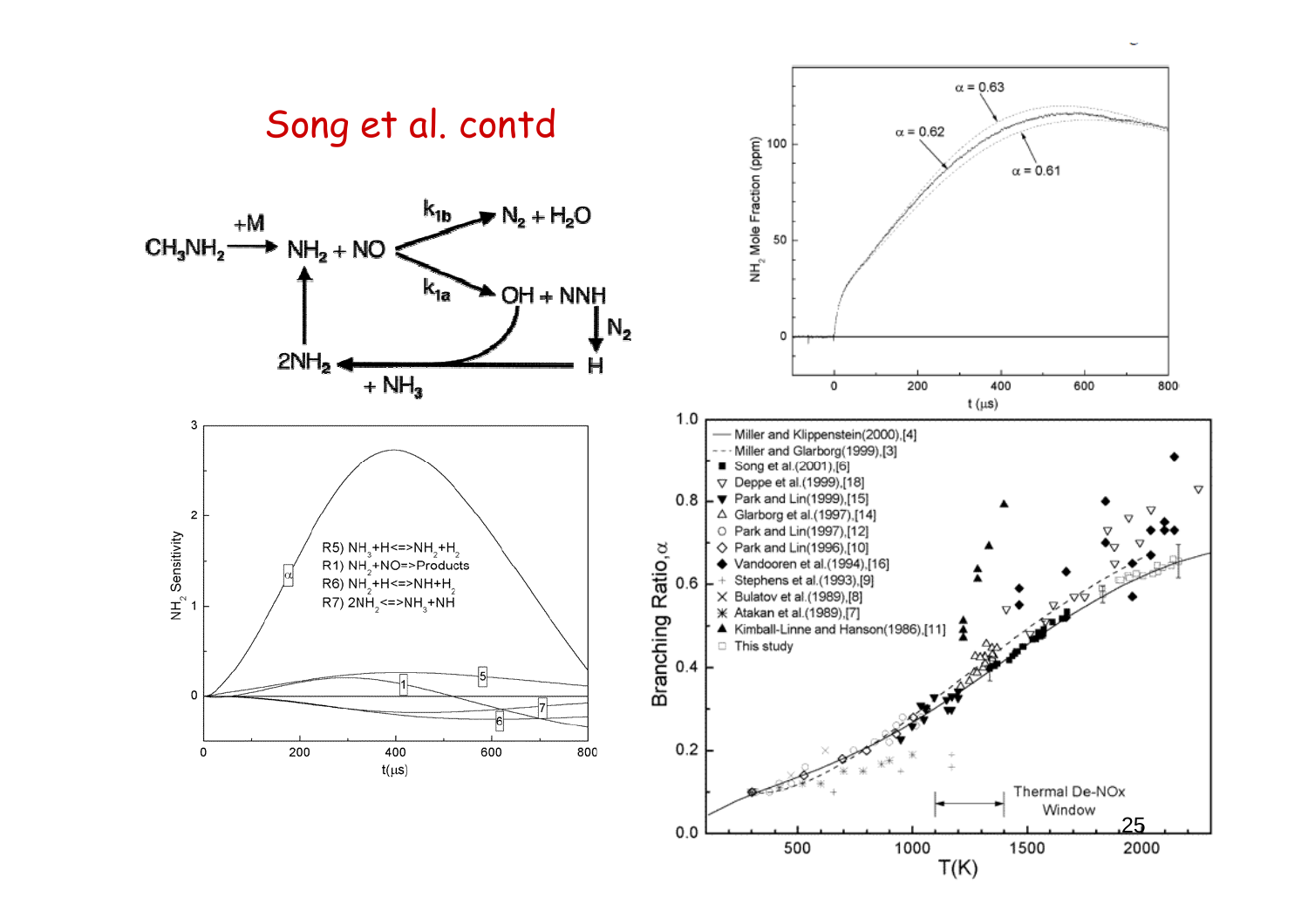#### Fang et al. Faraday Disc



**Two dimensional contour plot of the NNH-OH interaction potential. The heavy solid contours correspond to zero (NNH-OH) and positive energy. The lighter solid contours correspond to negative energies. The contour increment for positive contours is 5 kcal mol-<sup>1</sup>. For negative contours, the increment is 1 kcal mol-1.** <sup>26</sup>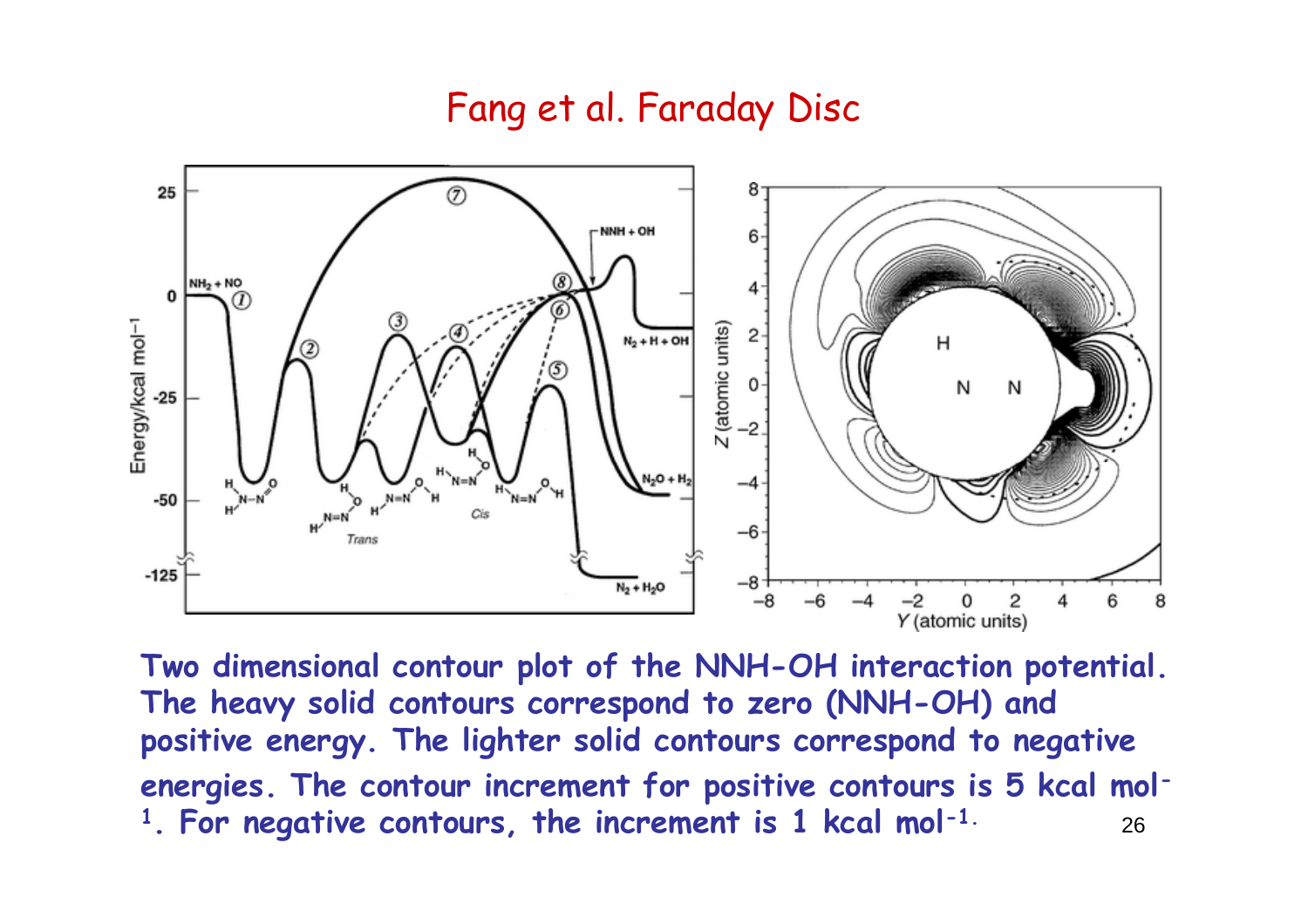#### Fang et al

One dimensional, CAS + 1 + 2/cc -pvdz, potentials for the planar dissociation of HNNOH.The internal degrees of freedom of the NNH and OH fragments are fixed. Solid symbols refer to the ground state, open symbols to the lowest excited state. The solid curves are for the most favorable covalent (cis, trans) orientation The dashed curve is for the most favorable hydrogen bonding orientation (NOH angle = 0 ° and the NNO angle = 40 °).

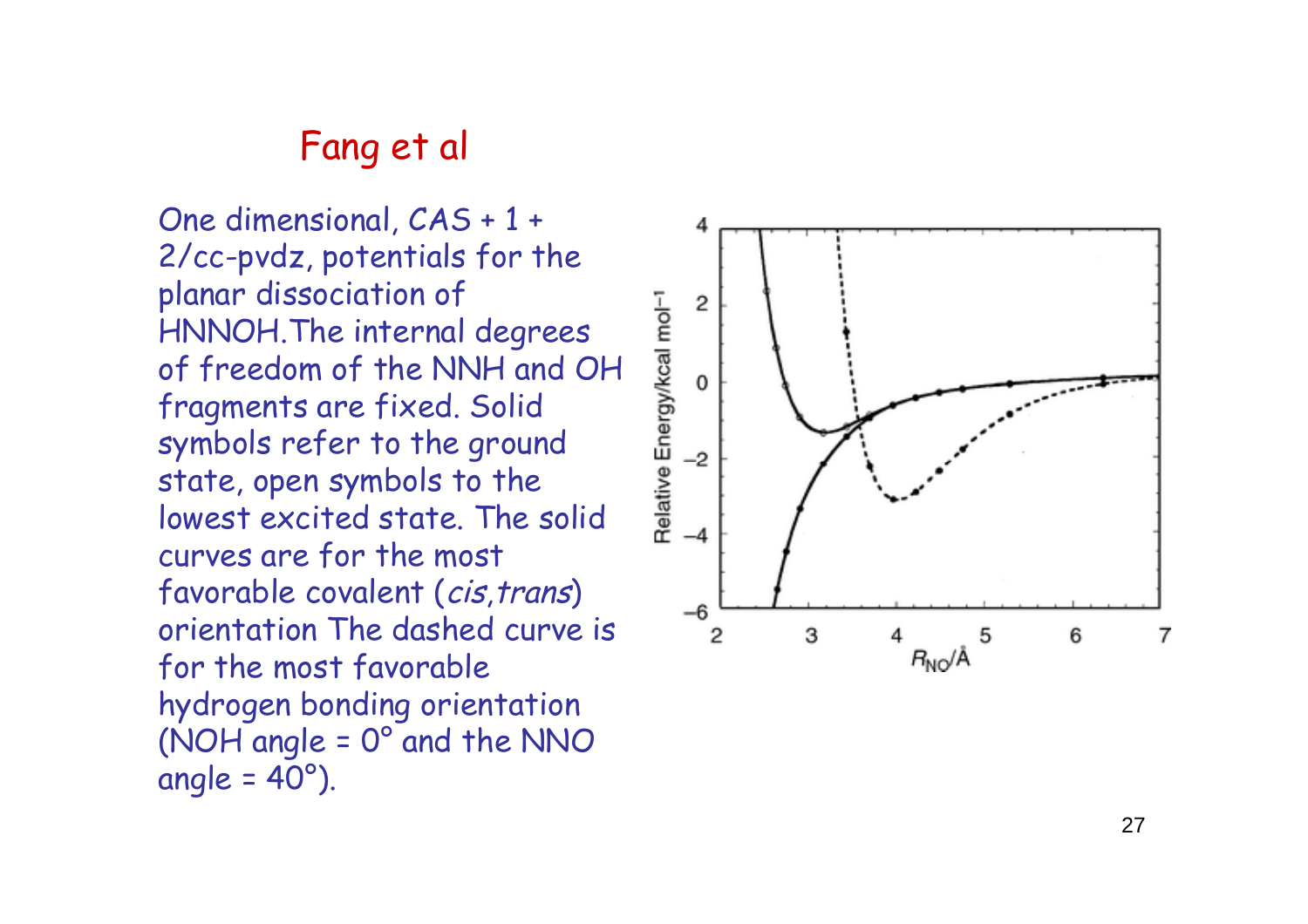#### Fang et al.



• Comparison of theoretical predictions for *a*(*T*) with experiment. The solid, the dashed, and the dotted lines denote the Fang theoretical predictions. The solid line represents the reference case with the  $N_2H$  + OH reaction endothermicity reduced to 1.2 kcal mol<sup>-1</sup>. For the dashed line the endothermicity is reduced to  $0.8$  kcal mol $^{-1}$  and the ts3/4 barrier height is reduced by 2 kcal mol<sup>-1</sup>. For the dotted line the endothermicity is reduced to 0.3 kcal mol<sup>−1</sup> and the ts3/4 barrier height is  $reduced$  by 4 kcal mol $^{-1}$ .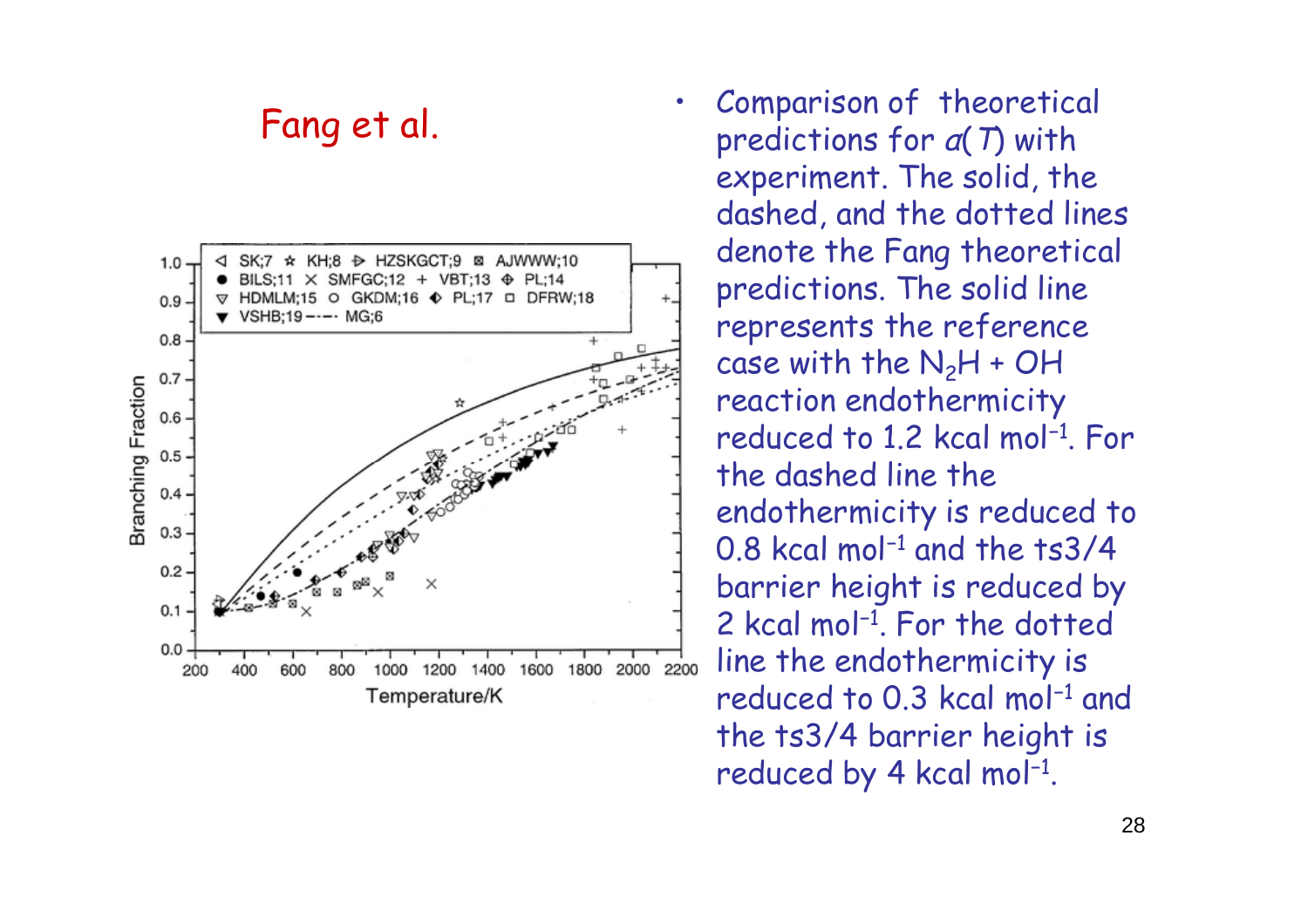# Reburn – fuel staged burners

- NO formed in primary combustion zone.
- Fuel injected downstream to create secondary 'reburn' zone where NO is reduced to N2.
- Air added downstream to complete combustion, with careful T control to minimize thermal NO formation.
- $\cdot$  HCCO + NO  $\rightarrow$  HCNO + CO  $\rightarrow$ HCN + CO<sub>2</sub> identified as key reaction



Fuel - Staged Burner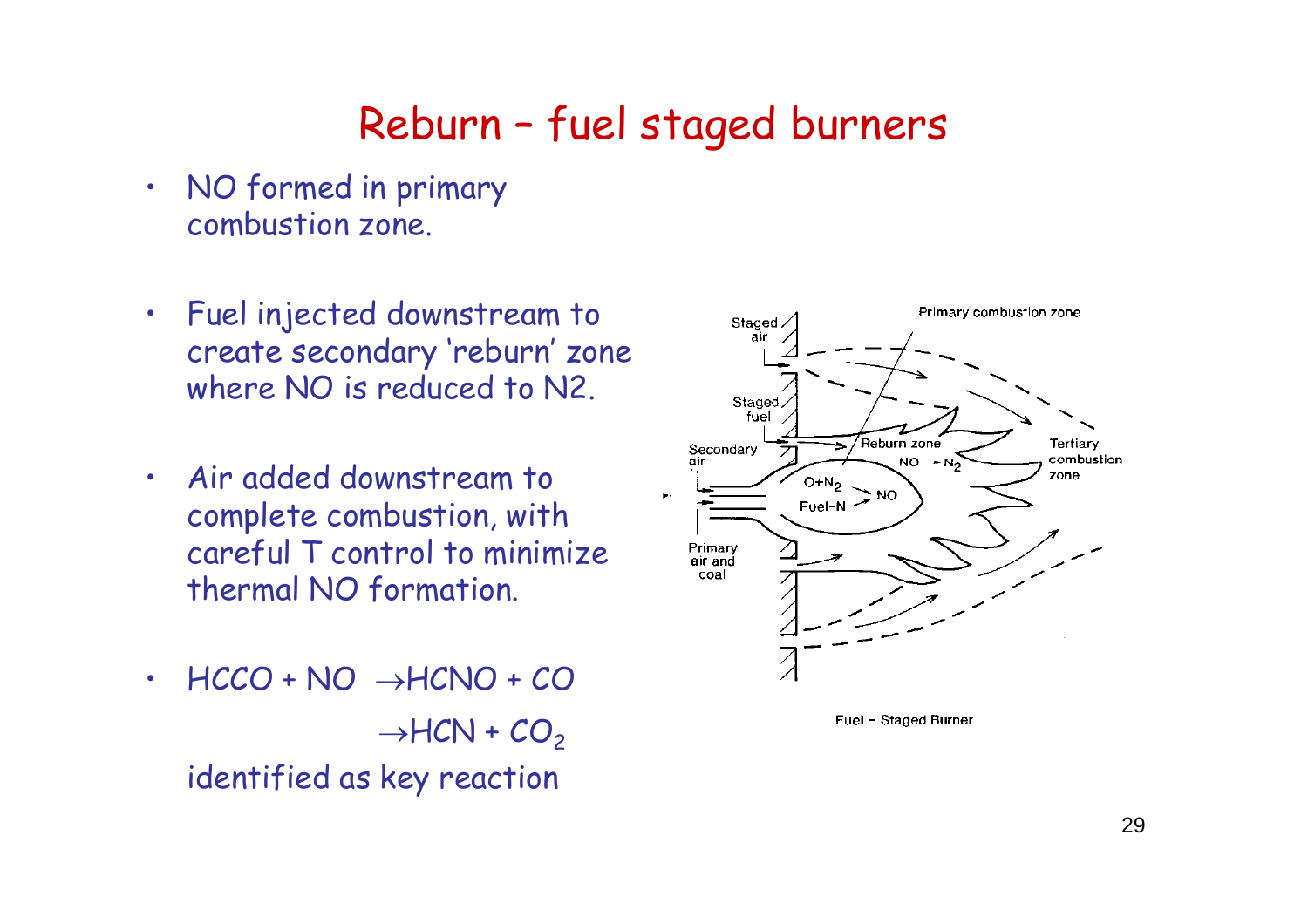## HCCO + NO Rate coefficient evaluation

## Evaluation

- Limited measurements. Good agreement at room T. Temp dependence by Boullart et al.
- $k = 1.0 10^{-10}$  exp(-350/T) cm<sup>3</sup> molecule-1 s -1 over the range 300- 2000 K
- $\Delta$ log  $k = \pm 0.2$  at 300 K, rising to  $\pm$  0.4 at



2000 K Reaction path diagram for reburn under flow reactor conditions (Miller)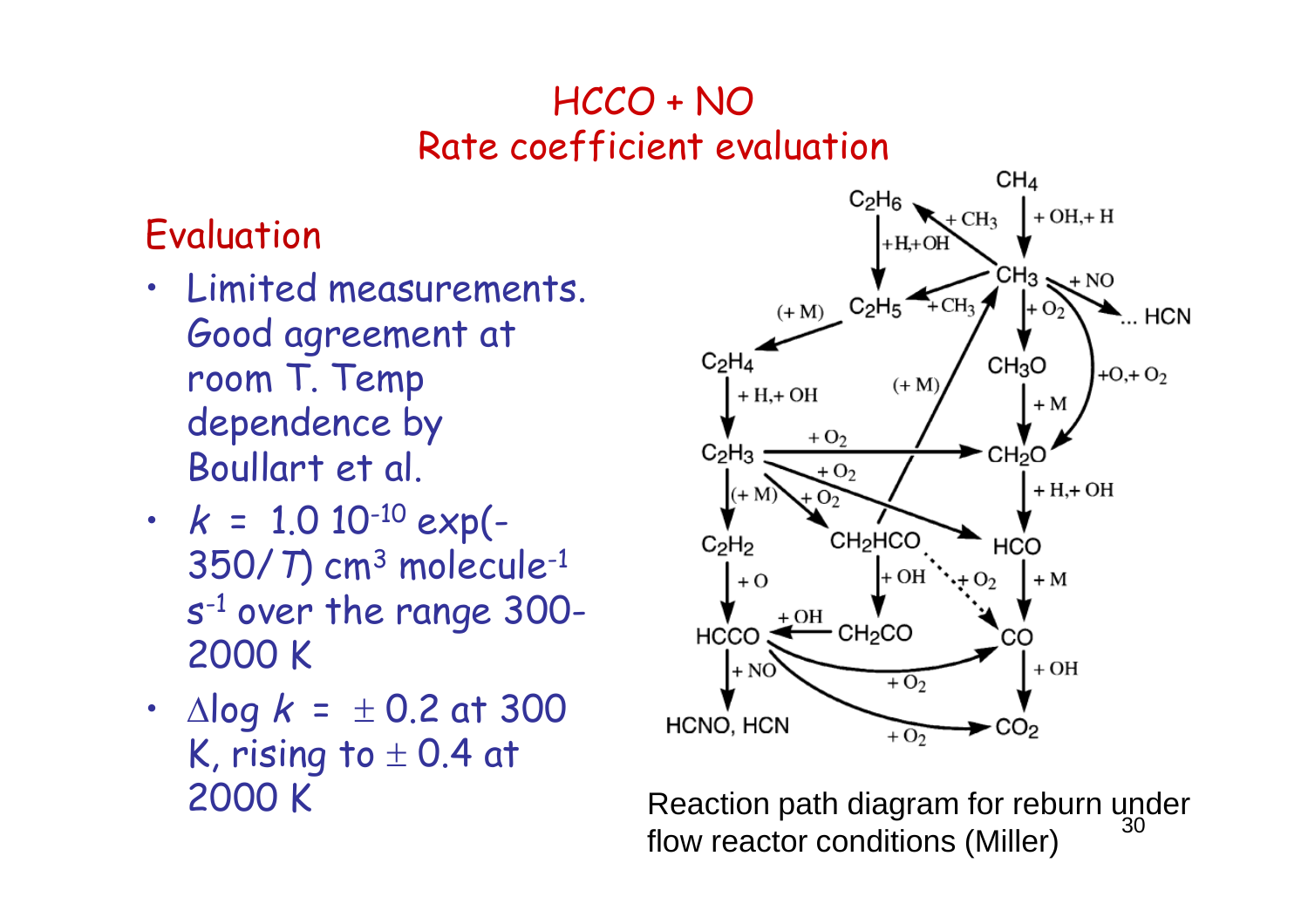## Product studies:  $HCCO + NO \rightarrow HCNO + CO (a) \beta = k_b/(k_a+k_b)$  $\rightarrow$  HCN + CO<sub>2</sub> (b)

- Boullart et al., J. Phys. Chem. 1994,98, 8036-8043
- C2H2/0/NO systems at a pressure of 2 Torr (He bath gas) using discharge flow-molecular beam mass spectrometry techniques
- k measured relative to O + HCCO by observing effect of added NO on steady state [HCCO].
- Product distribution determined at 700 K by measuring CO (77±9%) and CO2 (23 ± 9%),  $\beta$  = 0.23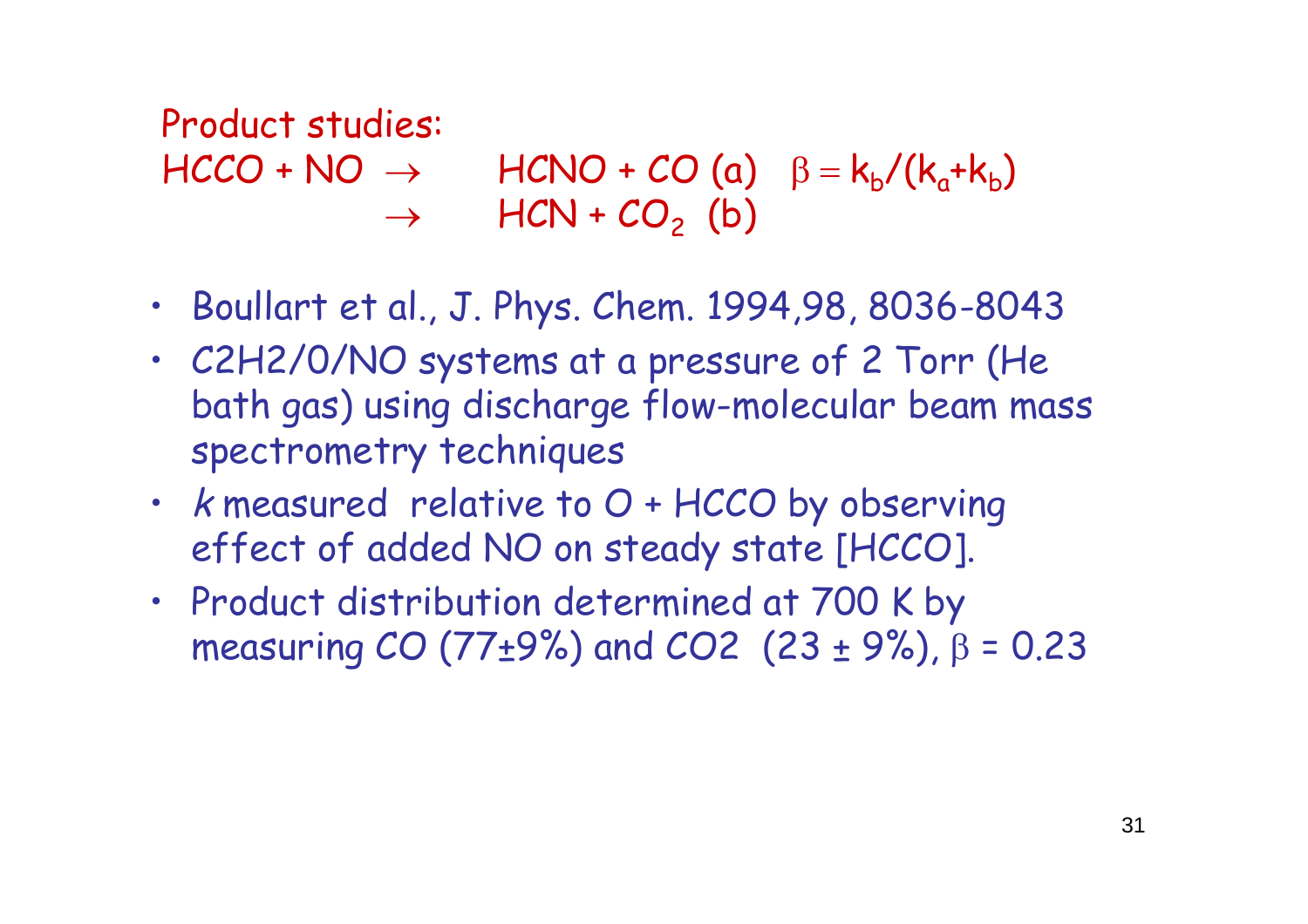# Product studies:

 $HCCO + NO \rightarrow HCNO + CO$  (a)  $\beta = k_b/(k_a+k_b)$  $\rightarrow$  HCN +  $CO<sub>2</sub>(b)$ 

- U. Eickhoff and F. Temps, Phys. Chem. Chem. Phys. **1**, 243 (1999). 312 nm photolysis of  $NO<sub>2</sub>/C<sub>2</sub>H<sub>2</sub>/NO/Ar$ mixtures at a total pressure of 570 mbar. Products were detected using FTIR spectroscopy.  $\beta = 0.28$ (298 K)
- K.T. Rim and J.F. Hershberger, J. Phys. Chem. A **104**, 293 (2000) excimer laser photolysis (193 nm) of CH<sub>2</sub>CO/NO/M mixtures at total pressures of approximately 8 mbar.  $CO$  and  $CO<sub>2</sub>$  detection by infrared laser absorption ( $\beta$  = 0.14 (298 K))